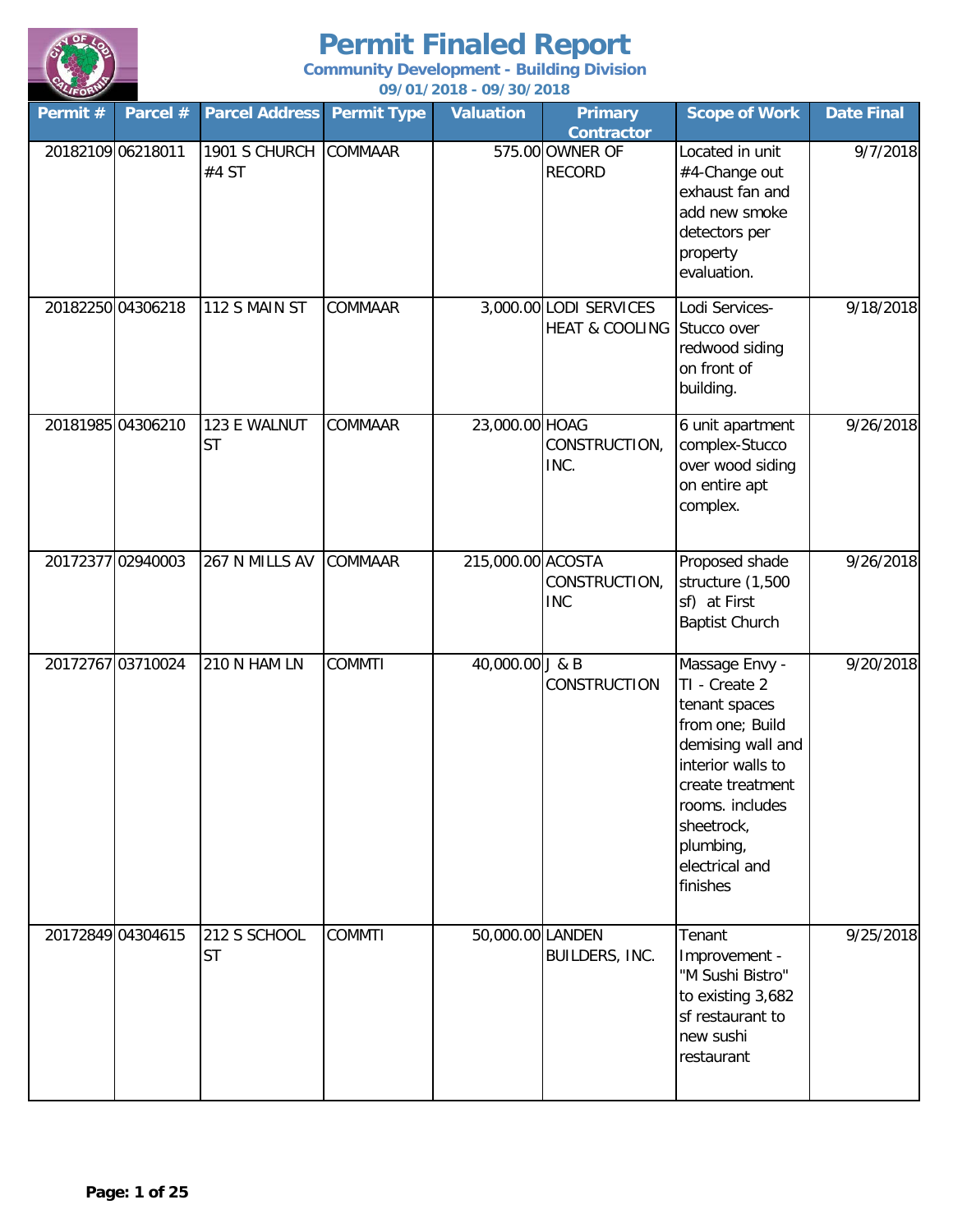

| Permit $#$        | Parcel # | <b>Parcel Address</b>          | <b>Permit Type</b> | <b>Valuation</b> | <b>Primary</b><br><b>Contractor</b>                          | <b>Scope of Work</b>                                                                                                                                                                                                                                                                                                                                 | <b>Date Final</b> |
|-------------------|----------|--------------------------------|--------------------|------------------|--------------------------------------------------------------|------------------------------------------------------------------------------------------------------------------------------------------------------------------------------------------------------------------------------------------------------------------------------------------------------------------------------------------------------|-------------------|
| 20163109 05865006 |          | 2600 Reynolds<br>Ranch Parkway | <b>COMMTI</b>      |                  | 195,000.00 DONALD B WEBB                                     | 2610 Reynolds<br>Ranch Parkway,<br>Suite 100- Pacific<br><b>Dental Services</b><br>$T.I.$ , non-<br>structural<br>partitions, lights,<br>outlets, switches,<br>sinks, two<br>restrooms,<br>mechanical<br>distribution, t-bar<br>ceiling w/seismic<br>clips, digital x-<br>rays. Alterations<br>to fire sprinklers<br>to be under<br>separate permit. | 9/27/2018         |
| 20181202 04519013 |          | 730 S<br>PLEASANT AV           | <b>DEMOLISH</b>    |                  | 24,000.00 T X SAYLES<br><b>CONSTRUCTION</b><br>COMPANY       | Demolish non<br>permitted garage<br>(2) exterior walls<br>and roof.                                                                                                                                                                                                                                                                                  | 9/12/2018         |
| 20182324 02907036 |          | 400 WHITNEY<br><b>ST</b>       | <b>DEMOLISH</b>    |                  | 10,190.00 PW STEPHENS<br>ENVIRONMENTAL<br><b>INC</b>         | Demolition only:<br>Remove kitchen<br>cabinets and<br>drywall on<br>kitchen ceiling<br>and walls.<br>Remove flooring<br>and wood<br>underlayment in<br>kitchen/dining.<br>Per property<br>evaluation dated<br>9/4/2018                                                                                                                               | 9/17/2018         |
| 20181040 05865027 |          | 3001 KORDIA<br><b>AVENUE</b>   | <b>ELECSERV</b>    |                  | 2,000.00 FRONTIER LAND<br>COMPANIES, DBA<br><b>FCB HOMES</b> | Installation of<br>100 amp meter<br>pedestal for<br>Reynolds Ranch<br>Park & Basin                                                                                                                                                                                                                                                                   | 9/6/2018          |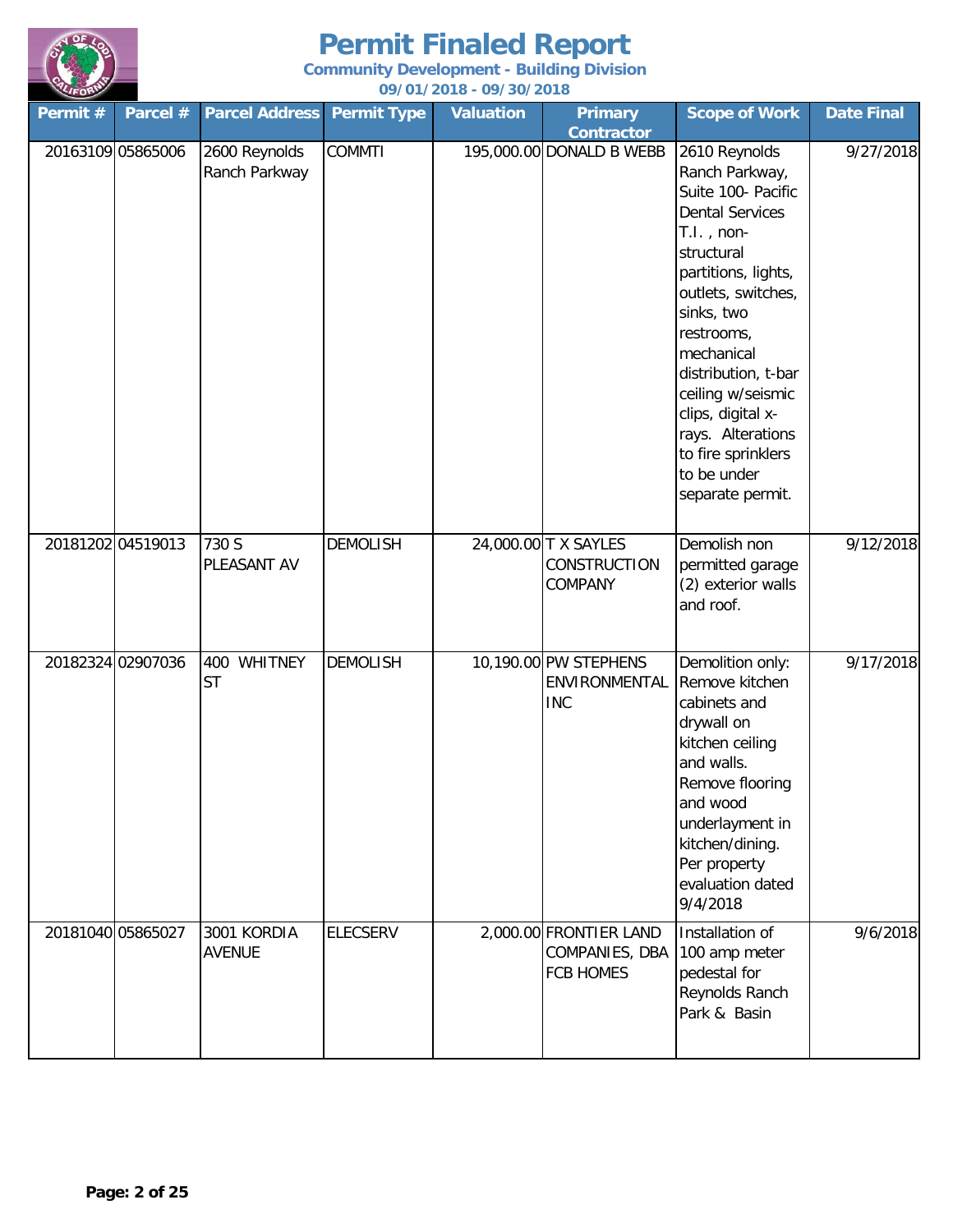

**Community Development - Building Division**

| LIFORD            |                   |                         |                    | 09/01/2018 - 09/30/2018 |                                                              |                                                                                                                                                                                                                                                       |                       |
|-------------------|-------------------|-------------------------|--------------------|-------------------------|--------------------------------------------------------------|-------------------------------------------------------------------------------------------------------------------------------------------------------------------------------------------------------------------------------------------------------|-----------------------|
| Permit #          | Parcel #          | <b>Parcel Address</b>   | <b>Permit Type</b> | <b>Valuation</b>        | <b>Primary</b><br><b>Contractor</b>                          | <b>Scope of Work</b>                                                                                                                                                                                                                                  | <b>Date Final</b>     |
|                   | 20181225 04516039 | 1100 S<br>PLEASANT AV   | <b>ELECSERV</b>    |                         | 2,000.00 AGANS & AGANS<br>INC. DBA: A & A<br><b>ELECTRIC</b> | Duplex located at<br>210 Park Street/<br>Add new 100<br>amp meter main<br>and relocate 100<br>amp sub panel<br>from closet to<br>dining room.                                                                                                         | 9/11/2018             |
| 20181080 03529007 |                   | 1404 LAKE ST            | <b>ELECSERV</b>    |                         | 1,500.00 STEPHEN JUMP<br>CONSTRUCTION,<br>INC.               | Upgrade 100 amp<br>panel to 200 amp<br>(new location)                                                                                                                                                                                                 | 9/20/2018             |
| 20181663 04308816 |                   | 315 E ELM ST            | <b>EQUIP</b>       |                         | 12,500.00 FOUR ACE<br><b>ELECTRICAL</b><br>SERVICES CORP     | @315 1/2 E. Elm<br>Street -<br>Apartment<br>Building off of<br>alley Replace<br>existing 200 amp<br>main panel with a<br>400 amp<br>120/240V AC 3<br>wire single<br>phase, 7 meter<br>panels and install<br>6 piece 20 amp<br>230 Volt<br>disconnect. | 9/4/2018              |
| 20152815 03707207 |                   | 2009 Yosemite<br>Dr.    | <b>EQUIP</b>       |                         | 500.00 County Plumbing                                       | Replace Water<br>Heater                                                                                                                                                                                                                               | 9/5/2018              |
|                   | 20182227 02711014 | 700 S WILLOW<br>AV      | <b>EQUIP</b>       |                         | 1,360.00 OWNER OF<br><b>RECORD</b>                           | Replace Water<br>Heater in shed in<br>back yard                                                                                                                                                                                                       | $\frac{1}{9}$ /5/2018 |
|                   | 20182079 03127006 | 1565 BARKLEY<br>LN      | <b>EQUIP</b>       |                         | 16,965.00 HUFT HEATING &<br>AIR<br>CONDITIONING,<br>INC.     | HVAC change out<br>split system<br>furnace in attic<br>and condensor on<br>ground                                                                                                                                                                     | 9/5/2018              |
| 20182140 03517237 |                   | 532 HOWARD<br><b>ST</b> | <b>EQUIP</b>       |                         | 1,581.00 CALIFORNIA<br><b>DELTA</b><br>MECHANICAL            | Replace 50 gallon<br>Water Heater in<br>garage like for<br>like.                                                                                                                                                                                      | 9/5/2018              |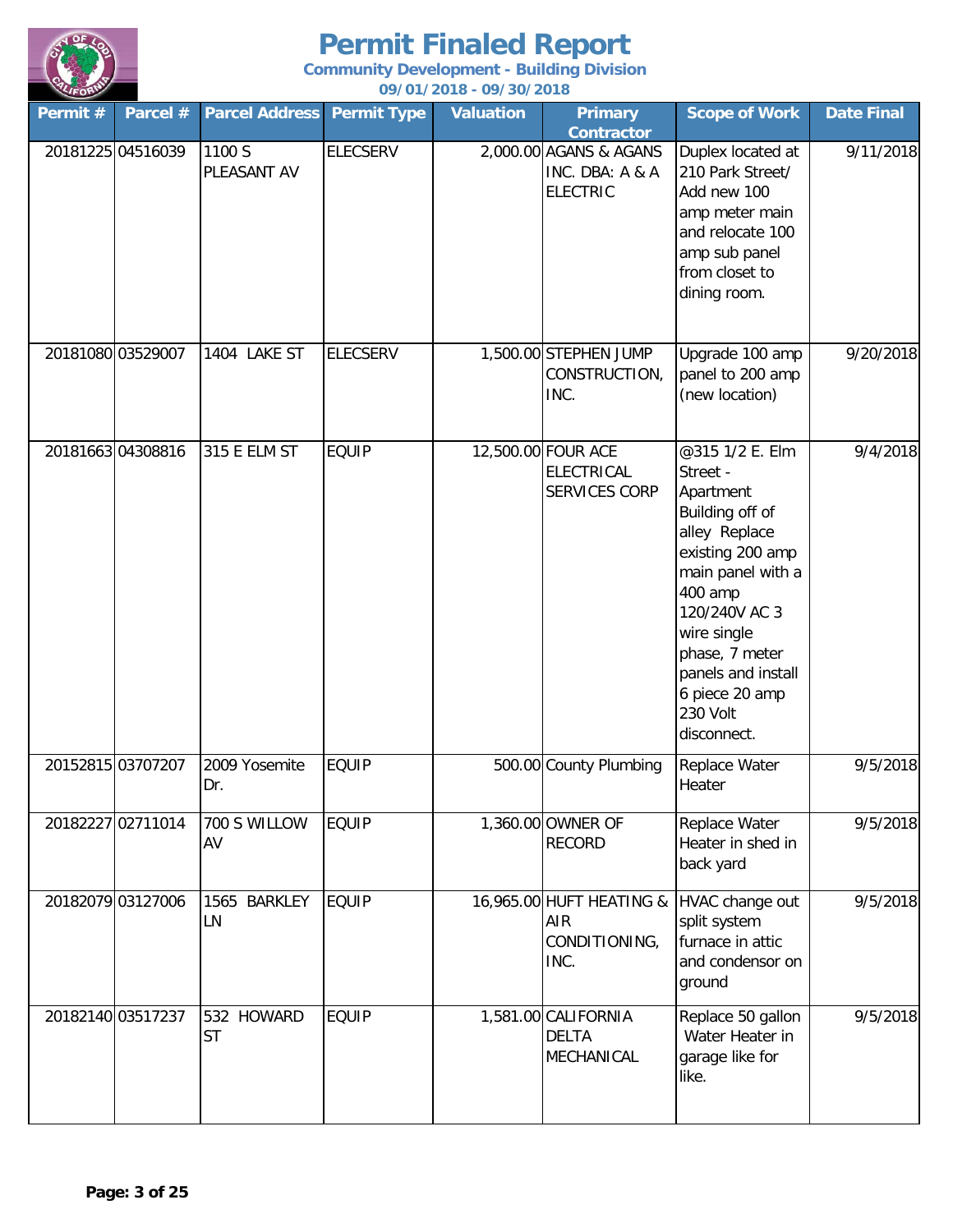

| $\sim$<br>Permit # | Parcel # | <b>Parcel Address Permit Type</b>          |              | <u>077 017 2010 - 077 307 2010</u><br><b>Valuation</b> | <b>Primary</b><br><b>Contractor</b>                                         | <b>Scope of Work</b>                                                                                                  | <b>Date Final</b> |
|--------------------|----------|--------------------------------------------|--------------|--------------------------------------------------------|-----------------------------------------------------------------------------|-----------------------------------------------------------------------------------------------------------------------|-------------------|
| 20182149 01527011  |          | 2335 EILERS LN EQUIP                       |              |                                                        | 2,400.01 ABC PLUMBING<br>HEATING & AIR<br>CONDITIONING                      | Install dedicated<br>gas pipe to stove<br>top from gas<br>meter                                                       | 9/5/2018          |
| 20181748 04503005  |          | <b>519 S LEE AV</b>                        | <b>EQUIP</b> |                                                        | 9,707.00 LODI SERVICE<br><b>HEATING &amp;</b><br>COOLING                    | <b>HVAC split</b><br>system change<br>out like for like.<br>AC on side yard<br>and furnace in<br>garage.              | 9/5/2018          |
| 20181502 03108030  |          | 1209<br><b>GLENHURST DR</b>                | <b>EQUIP</b> |                                                        | 9,568.00 LODI SERVICE<br><b>HEATING &amp;</b><br><b>COOLING</b>             | HVAC change out<br>split system like<br>for like. AC on<br>side yard and<br>furnace in garage.                        | 9/5/2018          |
| 20181332 02932082  |          | 2498 CENTRAL<br>PARK DR                    | <b>EQUIP</b> |                                                        | 9,707.00 LODI SERVICE<br><b>HEATING &amp;</b><br>COOLING                    | HVAC change out-<br>same location -<br>A/C ground-<br>furnace in garage                                               | 9/5/2018          |
| 20181465 04745027  |          | 720 S<br><b>CHEROKEE LN</b>                | <b>EQUIP</b> | 6,000.00 B & W                                         | MECHANICAL INC                                                              | Located in STE<br>#A-Simple<br>Elegance Salon &<br>Spa - Replace 5<br>Ton package unit<br>on roof. 90K BTU<br>14 SEER | 9/6/2018          |
| 20181067 04131006  |          | 402<br><b>MOKELUMNE</b><br><b>RIVER DR</b> | <b>EQUIP</b> |                                                        | 4,614.00 GIDDENS<br><b>BROTHERS INC</b>                                     | Fireplace insert<br>using existing<br>1/2" gasline                                                                    | 9/6/2018          |
| 20181712 02909316  |          | 2025 JERRY LN                              | <b>EQUIP</b> |                                                        | 11,800.00 DEREK SAWYERS<br>SMART SNERGY<br><b>HEATING &amp; AIR</b><br>INC. | Replace furnace,<br>coil, condenser &<br>duct work                                                                    | 9/6/2018          |
| 20182175 05819003  |          | 1704 CAPE<br>COD CI                        | <b>EQUIP</b> |                                                        | 7,439.00 LODI SERVICE<br><b>HEATING &amp;</b><br>COOLING                    | <b>HVAC split</b><br>system change<br>out like for like.<br>AC on side yard,<br>furnace in garage.                    | 9/6/2018          |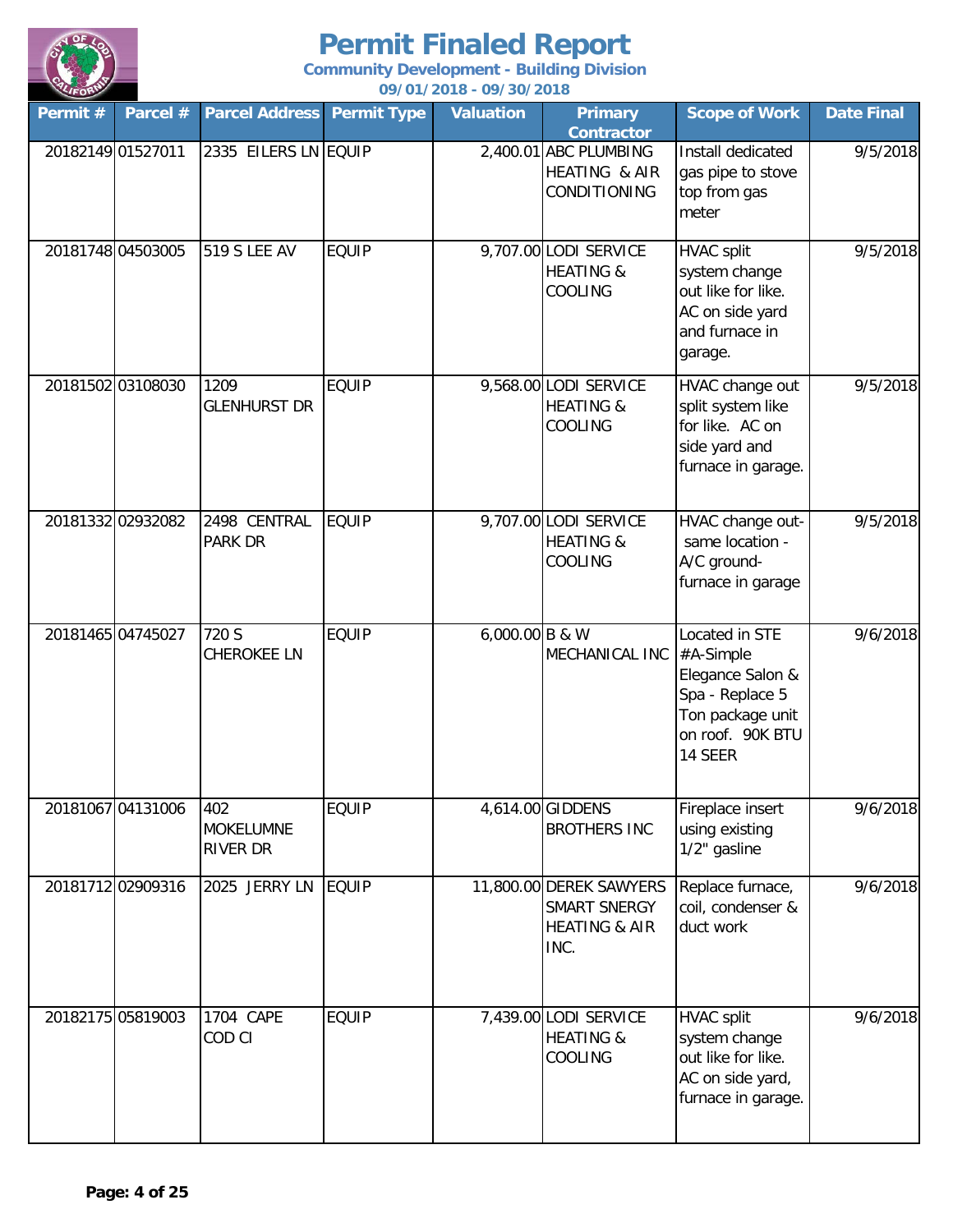

| Permit #          | Parcel #          | <b>Parcel Address</b>        | <b>Permit Type</b> | <b>Valuation</b> | <b>Primary</b><br><b>Contractor</b>                | <b>Scope of Work</b>                                                                                                          | <b>Date Final</b> |
|-------------------|-------------------|------------------------------|--------------------|------------------|----------------------------------------------------|-------------------------------------------------------------------------------------------------------------------------------|-------------------|
|                   | 20182203 04114002 | 200 DAISY AV                 | <b>EQUIP</b>       | 6,850.00 BAKERS  | <b>HEATING &amp; AIR</b>                           | Located at 517 N<br>Church St-HVAC<br>pkg unit change<br>out like for like<br>on roof.                                        | 9/6/2018          |
| 20181760 01557015 |                   | 2934 CUMBRIA<br><b>WY</b>    | <b>EQUIP</b>       | 10,500.00 B & W  | MECHANICAL INC                                     | <b>HVAC split</b><br>system change<br>out-like for like-<br>ground/attic                                                      | 9/6/2018          |
|                   | 20181812 04931059 | 1020 S<br><b>BECKMAN RD</b>  | <b>EQUIP</b>       | 21,500.00 B & W  | MECHANICAL INC                                     | Lodi Toyota -<br>Replace 2 HVAC<br>package units on<br>roof.                                                                  | 9/6/2018          |
|                   | 20182263 03122009 | 909 DOWNING<br>DR            | <b>EQUIP</b>       | 6,850.00 BAKERS  | <b>HEATING &amp; AIR</b>                           | Located at 1603<br>Kent Ave-HVAC<br>change out split<br>system like for<br>like. Furnace &<br>coil in garage, AC<br>on ground | 9/7/2018          |
| 20182303 03108057 |                   | 1031 S<br><b>FAIRMONT AV</b> | <b>EQUIP</b>       | 1,500.00 DIEDE   | CONSTRUCTION<br><b>INC</b>                         | Adventist Health-<br>Add one electrical<br>outlet for new<br>equipment.                                                       | 9/7/2018          |
|                   | 20182195 02922038 | 250 PALOMAR<br><b>DR</b>     | <b>EQUIP</b>       |                  | 1,390.00 CALIFORNIA<br><b>DELTA</b><br>MECHANICAL  | Replace 40 gal<br>Water Heater in<br>garage.                                                                                  | 9/7/2018          |
|                   | 20182084 03324027 | 1414<br><b>ARLINGTON DR</b>  | <b>EQUIP</b>       |                  | 11,400.00 TOKAY HEATING<br>AND AIR<br>CONDITIONING | Change out<br>existing split<br>system - same<br>location - outside<br>and in garage                                          | 9/10/2018         |
| 20181966 04304401 |                   | 120 W WALNUT<br><b>ST</b>    | <b>EQUIP</b>       |                  | 7,996.00 SCOTT LOVOTTI                             | Located at unit<br>#6. Bank of<br>Stockton-HVAC<br>package unit<br>change out like<br>for like on roof.<br>4 ton system       | 9/10/2018         |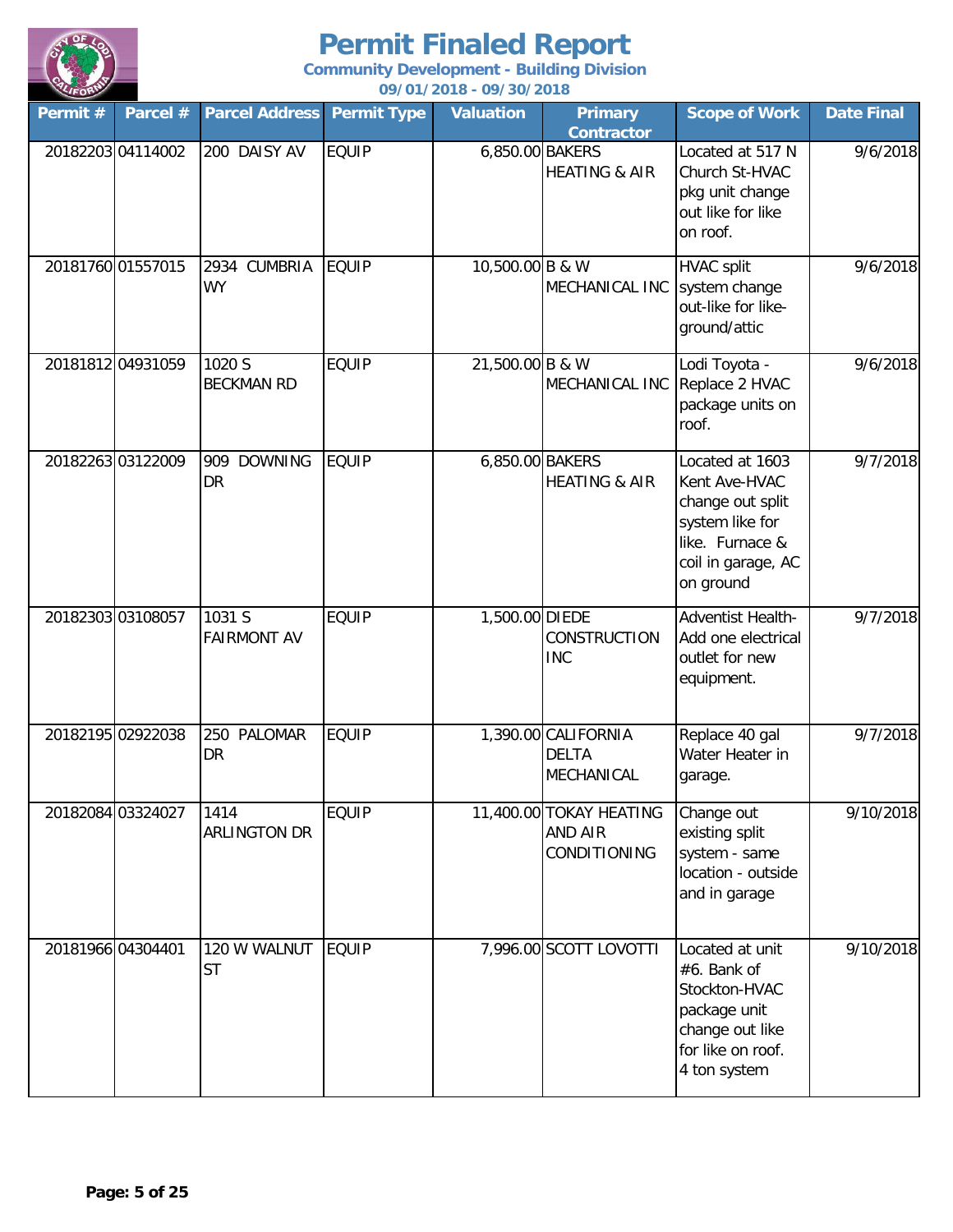

| Permit # | Parcel #          | <b>Parcel Address</b>           | <b>Permit Type</b> | <b>Valuation</b> | <b>Primary</b><br><b>Contractor</b>                                         | <b>Scope of Work</b>                                                                                        | <b>Date Final</b> |
|----------|-------------------|---------------------------------|--------------------|------------------|-----------------------------------------------------------------------------|-------------------------------------------------------------------------------------------------------------|-------------------|
|          | 20182341 03120036 | 523 TAMARACK EQUIP<br><b>DR</b> |                    |                  | 6,200.00 TOWN &<br><b>COUNTRY</b><br><b>HEATING &amp;</b><br>COOLING        | HVAC change out<br>pkg unit like for<br>like on roof.                                                       | 9/11/2018         |
|          | 20181744 06220022 | 2121<br><b>GATEWAY CR</b>       | <b>EQUIP</b>       |                  | 3,371.00 COMFORT AIR<br><b>INC</b>                                          | Remove and<br>replace<br>condensing unit<br>on ground.                                                      | 9/11/2018         |
|          | 20180599 06004012 | 530 W<br><b>KETTLEMAN LN</b>    | <b>EQUIP</b>       | 35,000.00 CUSTOM | <b>COOLING OF</b><br>CALIFORNIA LLC                                         | Comm Bldg -<br>KOHLS - Replace<br>(7) HVAC units<br>like for like.                                          | 9/11/2018         |
|          | 20180734 04511037 | 1006S<br><b>HUTCHINS ST</b>     | <b>EQUIP</b>       |                  | 3,200.00 ABC PLUMBING<br>HEATING & AIR<br>CONDITIONING                      | Replace 50 LF of<br>sewer line in side<br>and front yard.                                                   | 9/11/2018         |
|          | 20182037 02906059 | 611 TAHOE DR                    | <b>EQUIP</b>       |                  | 6,816.00 ABC PLUMBING<br>HEATING & AIR<br>CONDITIONING                      | <b>HVAC split</b><br>system change<br>out like for like.<br>AC ground and<br>furnace in hall<br>closet.     | 9/12/2018         |
|          | 20181938 02728002 | 2450 W TOKAY<br><b>ST</b>       | <b>EQUIP</b>       | 7,400.00 CHAVEZ  | <b>HEATING &amp; AIR</b>                                                    | HVAC change out<br>split system like<br>for like.<br>Furnace/coil in<br>garage,<br>condenser in<br>backyard | 9/12/2018         |
|          | 20181759 03703023 | 230 N<br><b>FAIRMONT AV</b>     | <b>EQUIP</b>       |                  | 9,000.00 TOWN &<br><b>COUNTRY</b><br><b>HEATING &amp;</b><br><b>COOLING</b> | Replace HVAC<br>package unit on<br>roof                                                                     | 9/13/2018         |
|          | 20180442 05846036 | 1638<br><b>CIMMARON DR</b>      | <b>EQUIP</b>       |                  | 850.00 ABILITY ACCESS<br>PLUMBING &<br><b>ROOTER</b>                        | Replace Water<br>Heater in garage                                                                           | 9/13/2018         |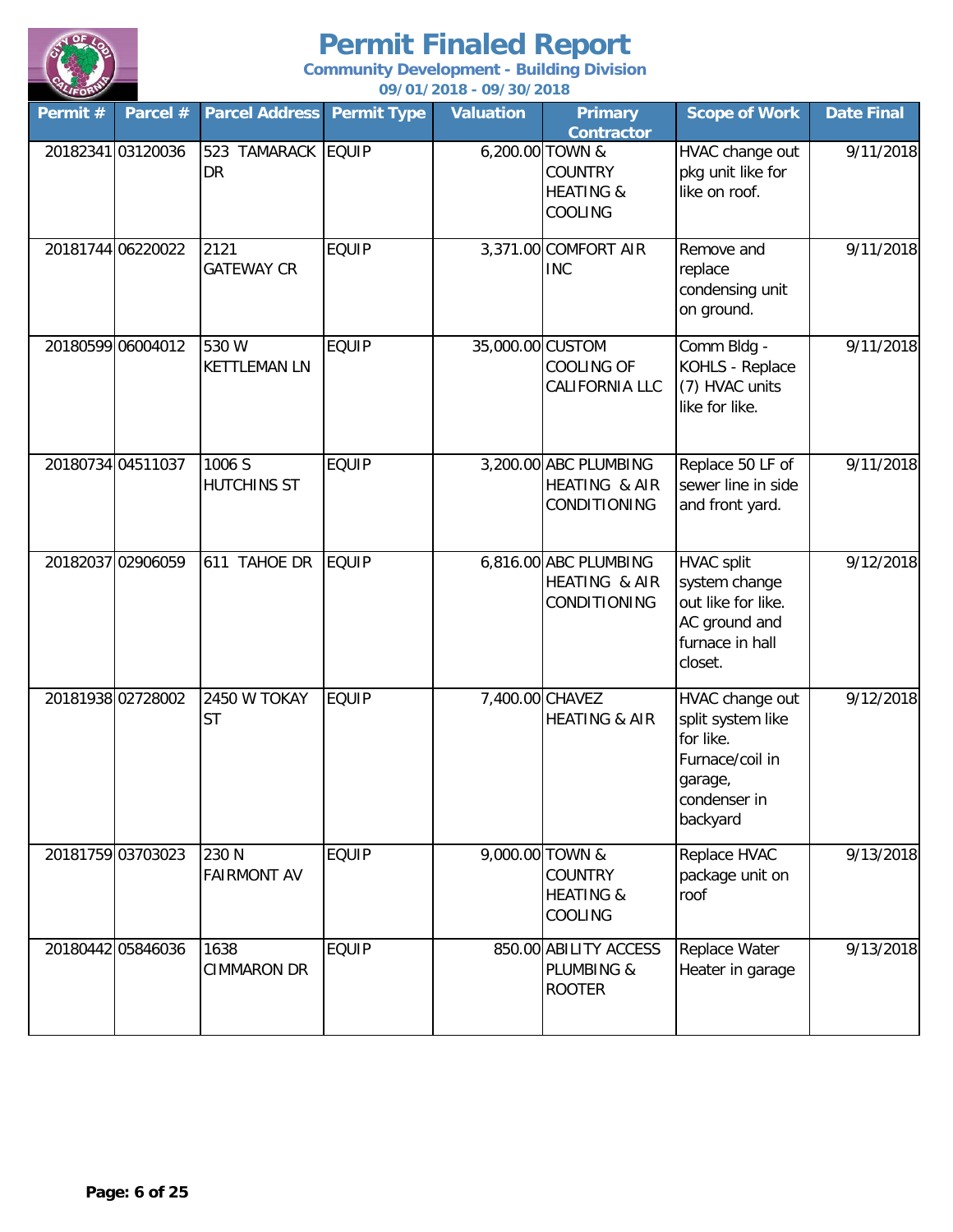

| Permit $#$        | Parcel #          | <b>Parcel Address</b>               | <b>Permit Type</b> | <b>Valuation</b> | <b>Primary</b><br><b>Contractor</b>                                               | <b>Scope of Work</b>                                                                                                        | <b>Date Final</b> |
|-------------------|-------------------|-------------------------------------|--------------------|------------------|-----------------------------------------------------------------------------------|-----------------------------------------------------------------------------------------------------------------------------|-------------------|
| 20182352 02704011 |                   | <b>1224 S LOWER</b><br>SACRAMENT RD | <b>EQUIP</b>       |                  | 9,600.00 LAWSON'S<br>PLUMBING &<br>DRAIN CLEANING                                 | Install approx 30<br>linear feet of ABS<br>from existing<br>lateral to city<br>clean out and<br>abandon existing<br>septic. | 9/17/2018         |
| 20181644 03936306 |                   | 423 FORREST<br>AV                   | <b>EQUIP</b>       |                  | 15,946.00 TOP RANK<br><b>HEATING &amp; AIR</b><br>CONDITIONING<br>INC.            | Change out new<br><b>HVAC split</b><br>system, like for<br>like.                                                            | 9/18/2018         |
| 20181892 03112007 |                   | 1025 S ORANGE<br>AV                 | <b>EQUIP</b>       |                  | 11,351.00 LODI SERVICE<br><b>HEATING &amp;</b><br>COOLING                         | HVAC change out<br>pkg unit on roof<br>like for like.                                                                       | 9/18/2018         |
| 20182011 02723012 |                   | 2112 SUNWEST<br>DR                  | <b>EQUIP</b>       |                  | 11,066.00 LODI SERVICE<br><b>HEATING &amp;</b><br>COOLING                         | <b>HVAC split</b><br>system change<br>out like for like.<br>Furnace garage,<br>AC side yard                                 | 9/18/2018         |
|                   | 20182289 01547020 | 2400 EILERS LN EQUIP                |                    |                  | 6,600.00 GRIZZLY<br>MECHANICAL<br><b>SERVICES</b>                                 | Located in unit<br>#1802-HVAC<br>package unit<br>change out like<br>for like on roof.                                       | 9/19/2018         |
| 20182290 04124029 |                   | 413 E<br><b>LOCKEFORD ST</b>        | <b>EQUIP</b>       |                  | 7,500.00 GRIZZLY<br>MECHANICAL<br><b>SERVICES</b>                                 | Front office for<br><b>Grape Festival</b><br>Grounds-HVAC<br>package unit<br>change out like<br>for like on roof.           | 9/19/2018         |
|                   | 20182315 04711003 | 210 WATSON<br><b>ST</b>             | <b>EQUIP</b>       |                  | 2,264.00 COMFORT AIR,<br>INC.                                                     | @ 214 Watson<br>St. - Remove and<br>replace wall<br>furnace in living<br>room                                               | 9/19/2018         |
| 20182031 05742032 |                   | 1209 W<br><b>HARNEY LN</b>          | <b>EQUIP</b>       |                  | 14,414.00 ALL AIR INC. DBA HVAC split<br>ALL AIR HEATING<br>& AIR<br>CONDITIONING | system change<br>out like for like.<br>AC on ground<br>and furnace in<br>garage.                                            | 9/19/2018         |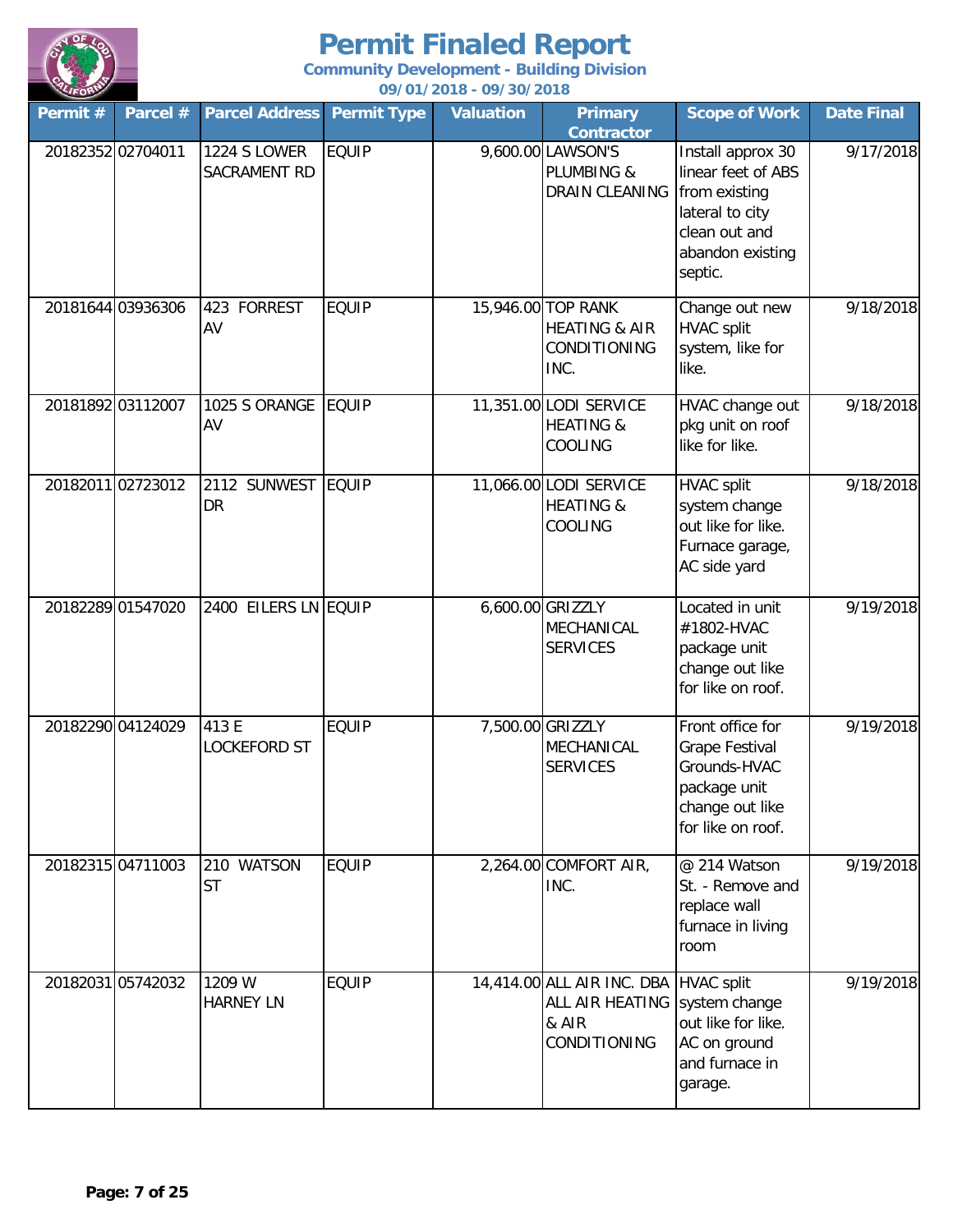

| Permit #          | Parcel #          | <b>Parcel Address</b>            | <b>Permit Type</b> | <b>Valuation</b> | <b>Primary</b><br><b>Contractor</b>                                                | <b>Scope of Work</b>                                                                                   | <b>Date Final</b> |
|-------------------|-------------------|----------------------------------|--------------------|------------------|------------------------------------------------------------------------------------|--------------------------------------------------------------------------------------------------------|-------------------|
|                   | 20182213 05750005 | 1725 S<br><b>ACKERMAN DR</b>     | <b>EQUIP</b>       |                  | 6,000.00 GRIZZLY<br>MECHANICAL<br><b>SERVICES</b>                                  | George Kishida<br>Trucking-HVAC<br>package unit<br>change out like<br>for like on roof.                | 9/19/2018         |
|                   | 20182214 04121020 | 418 N<br>SACRAMENTO<br><b>ST</b> | <b>EQUIP</b>       |                  | 9,355.00 GRIZZLY<br>MECHANICAL<br><b>SERVICES</b>                                  | Located at 420 N<br>Sacramento-<br><b>HVAC</b> package<br>unit change out<br>like for like on<br>roof. | 9/19/2018         |
|                   | 20181073 06233025 | 1611<br><b>COVENTRY WY</b>       | <b>EQUIP</b>       |                  | 6,400.00 RUSSO'S<br><b>HEATING &amp; AIR</b><br>CONDITIONING<br>COMPANY            | <b>HVAC</b> replace<br>package unit on<br>roof                                                         | 9/19/2018         |
|                   | 20181416 04513036 | 1202 S<br><b>HUTCHINS ST</b>     | <b>EQUIP</b>       |                  | 5,900.00 ANGKOR<br><b>HEATING AIR</b><br>CONDITIONING<br>&<br><b>REFRIGERATION</b> | Unit #4 - Change<br>out 2-ton HVAC<br>package unit on<br>roof                                          | 9/20/2018         |
| 20181562 05752037 |                   | 816 W<br>DORCHESTER CI           | <b>EQUIP</b>       |                  | 5,000.00 OWNER OF<br><b>RECORD</b>                                                 | Replace existing<br>condenser and<br>coil in side yard                                                 | 9/20/2018         |
|                   | 20180492 04106003 | 428 DAISY AV                     | <b>EQUIP</b>       |                  | 1,950.00 HENDERSON<br>BROS. CO. INC.                                               | Replace Water<br>Heater in<br>basement                                                                 | 9/20/2018         |
|                   | 20180390 06241005 | 2395 MAGGIO<br>CI                | <b>EQUIP</b>       |                  | 6,485.00 TOKAY HEATING<br><b>AND AIR</b><br>CONDITIONING                           | <b>IPEX - Comm</b><br>Bldg - Replace<br>furnace in attic.<br>Like for like                             | 9/20/2018         |
|                   | 2018168306203007  | 315 LAYLAND<br>DR                | <b>EQUIP</b>       |                  | 8,545.00 DEREK SAWYERS<br>SMART SNERGY<br><b>HEATING &amp; AIR</b><br>INC.         | HVAC change out<br>pkg unit like for<br>like on roof.                                                  | 9/24/2018         |
|                   | 20180802 06016003 | 1446 ARUNDEL<br>СT               | <b>EQUIP</b>       |                  | 4,437.00 GIDDENS<br><b>BROTHERS INC</b>                                            | Fireplace insert<br>install using<br>existing 1/2" gas<br>hook up                                      | 9/24/2018         |
|                   | 20182314 03929031 | 519 EUREKA AV EQUIP              |                    |                  | 2,170.00 COMFORT AIR,<br>INC.                                                      | Replace Water<br>Heater                                                                                | 9/25/2018         |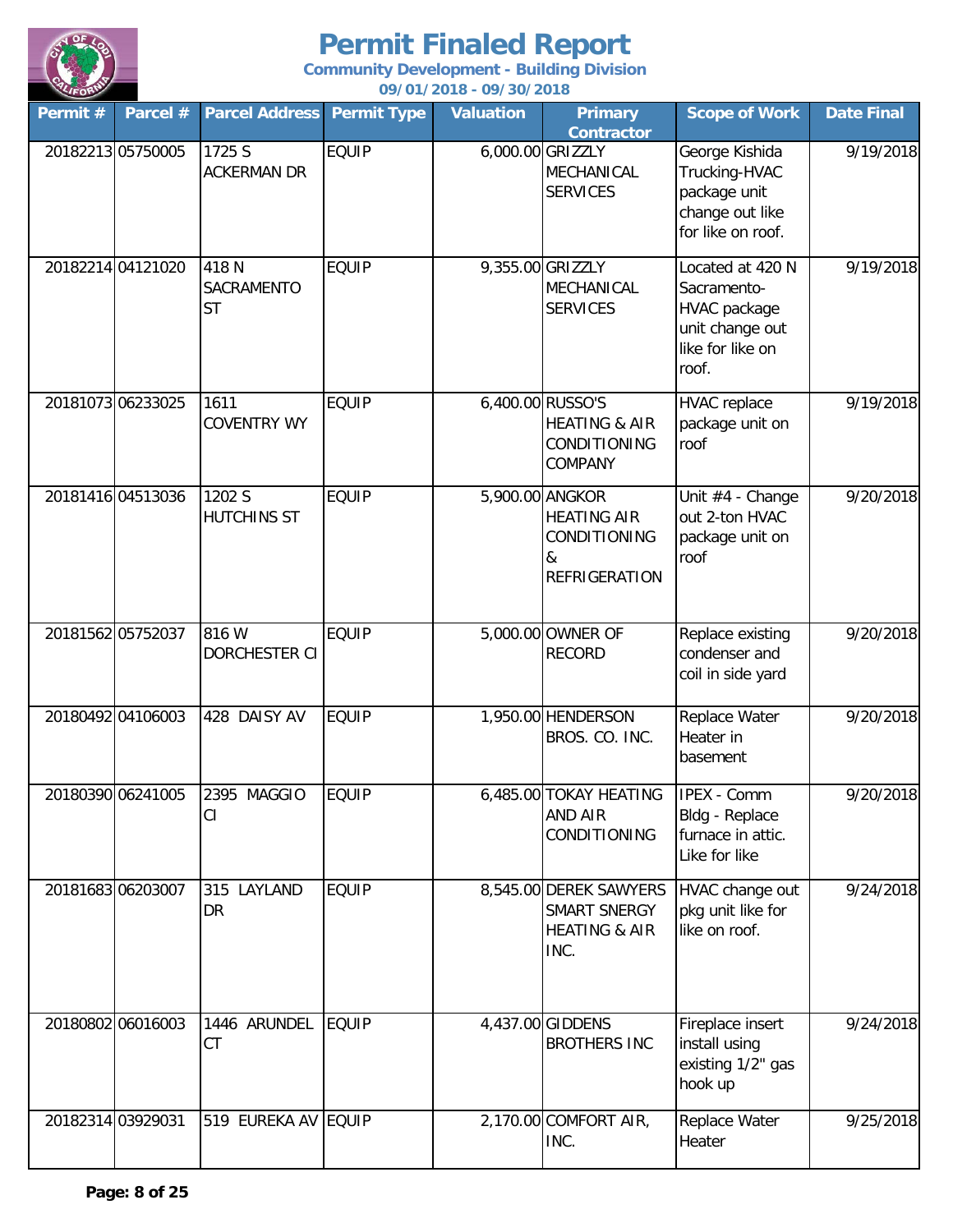

| Permit #          | Parcel # | <b>Parcel Address</b>          | <b>Permit Type</b> | <b>Valuation</b> | <b>Primary</b><br><b>Contractor</b>                             | <b>Scope of Work</b>                                                                                                             | <b>Date Final</b> |
|-------------------|----------|--------------------------------|--------------------|------------------|-----------------------------------------------------------------|----------------------------------------------------------------------------------------------------------------------------------|-------------------|
| 20182458 04113004 |          | 110 LOUIE AV                   | <b>EQUIP</b>       |                  | 500.00 OWNER OF<br><b>RECORD</b>                                | Located at 727 N<br>School St Replace<br>Water Heater in<br>basement and<br>replace furnace<br>vent pipe at<br>outside of house. | 9/25/2018         |
| 20182393 05819021 |          | 1712<br>LAKESHORE DR           | <b>EQUIP</b>       |                  | 7,389.00 LODI SERVICE<br><b>HEATING &amp;</b><br>COOLING        | HVAC changeout<br>AC yard Furnace<br>in garage                                                                                   | 9/25/2018         |
| 20181907 03320033 |          | 519 CONNIE ST EQUIP            |                    |                  | 9,118.00 TOKAY HEATING<br><b>AND AIR</b><br><b>CONDITIONING</b> | HVAC change out<br>split system like<br>for like. AC on<br>roof and furnace<br>in closet.                                        | 9/26/2018         |
| 20171887 04915012 |          | 902<br><b>INDUSTRIAL WY</b>    | <b>EQUIP</b>       |                  | 17,000.00 ENVIRONMENTAL<br>MECHANICAL<br>SERVICES INC           | HVAC changeout -<br>2 split systems.<br>Like for like.                                                                           | 9/27/2018         |
| 20181953 06242010 |          | CENTURY<br>1907<br>PL          | <b>EQUIP</b>       |                  | 15,605.00 HONEYS AIR INC                                        | Replace HVAC<br>split system<br>furnace in<br>garage, ac on<br>ground                                                            | 9/27/2018         |
| 20180632 05869013 |          | 3125 ADRIANA<br>LN             | <b>FIRE</b>        |                  | 0.00 THORPE DESIGN                                              | Fire Sprinklers for<br>New Single<br><b>Family Dwelling</b><br>MP1C                                                              | 9/4/2018          |
| 20170186 05865025 |          | 2951 Reynolds<br>Ranch Parkway | <b>FIRE</b>        |                  | 0.00 Sierra Valley Fire<br>Protection                           | Apartment<br>Building "L"<br><b>Install Fire</b><br>Sprinkler System                                                             | 9/6/2018          |
| 20180633 05869040 |          | 3132 ADRIANA<br>LN             | FIRE               |                  | 0.00 THORPE DESIGN                                              | Fire Sprinklers for<br>New Single<br><b>Family Dwelling</b><br>MP <sub>2C</sub>                                                  | 9/6/2018          |
| 20180635 05869041 |          | 3133 OLYMPIC<br>AV             | <b>FIRE</b>        |                  | 0.00 THORPE DESIGN                                              | Fire Sprinklers for<br>New Single<br><b>Family Dwelling</b><br>MP3B                                                              | 9/7/2018          |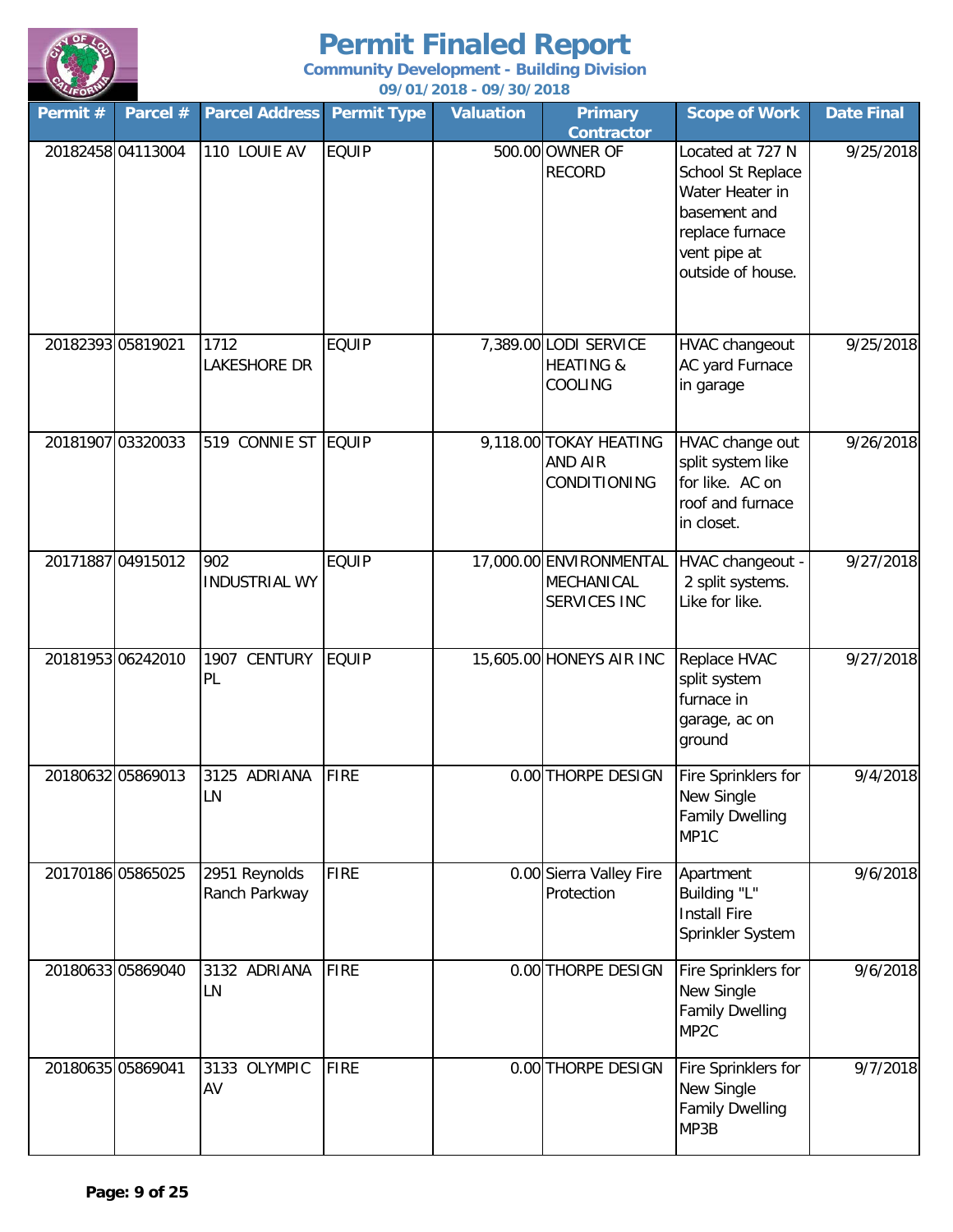

| Permit #          | Parcel #          | <b>Parcel Address</b>                                     | <b>Permit Type</b> | <b>Valuation</b> | <b>Primary</b><br><b>Contractor</b>          | <b>Scope of Work</b>                                                           | <b>Date Final</b> |
|-------------------|-------------------|-----------------------------------------------------------|--------------------|------------------|----------------------------------------------|--------------------------------------------------------------------------------|-------------------|
| 20163209 02744005 |                   | 2542<br>CHARDONNAY<br>LN                                  | <b>FIRE</b>        |                  | 0.00 BARSOTTI'S FIRE<br><b>PROTECTION</b>    | Fire Sprinklers for<br>New Single<br><b>Family Dwelling</b><br>MP3             | 9/7/2018          |
| 20181016 05870074 |                   | <b>ISABELLA</b><br>3037<br>DR                             | <b>FIRE</b>        |                  | 0.00 THORPE DESIGN                           | Fire Sprinkler<br>System for New<br>Single Family<br>Dwelling MP3              | 9/12/2018         |
|                   | 20181017 05870075 | <b>ISABELLA</b><br>3031<br>DR                             | <b>FIRE</b>        |                  | 0.00 THORPE DESIGN                           | Fire Sprinkler<br>System for New<br>Single Family<br>Dwelling MP2              | 9/12/2018         |
| 20170189 05865025 |                   | 2951 Reynolds<br>Ranch Parkway                            | <b>FIRE</b>        |                  | 0.00 Sierra Valley Fire<br>Protection        | Apartment<br>Building "G"<br><b>Install Fire</b><br>Sprinkler System.          | 9/12/2018         |
|                   | 20170190 05865025 | 2951 Reynolds<br>Ranch Parkway                            | <b>FIRE</b>        |                  | 0.00 Sierra Valley Fire<br>Protection        | Apartment<br>Building "H"<br><b>Install Fire</b><br>Sprinkler System           | 9/12/2018         |
| 20170693 05865004 |                   | 2951<br><b>REYNOLDS</b><br><b>RANCH</b><br><b>PARKWAY</b> | <b>FIRE</b>        |                  | 0.00 SACRAMENTO<br>CONTROL<br><b>SYSTEMS</b> | Rubicon<br>Apartments,<br>Building G; Install<br>Fire Alarm<br>System.         | 9/12/2018         |
| 20170694 05865004 |                   | 2951<br><b>REYNOLDS</b><br><b>RANCH</b><br><b>PARKWAY</b> | <b>FIRE</b>        |                  | 0.00 SACRAMENTO<br>CONTROL<br><b>SYSTEMS</b> | Rubicon<br>Apartments,<br>Building H; Install<br>Fire alarm system.            | 9/12/2018         |
| 20163238 02954007 |                   | 2731 DAZZLER<br><b>ST</b>                                 | <b>FIRE</b>        |                  | 0.00 BARSOTTI'S FIRE<br><b>PROTECTION</b>    | Fire Sprinklers for<br>New Single<br><b>Family Dwelling</b><br><b>MP201X</b>   | 9/12/2018         |
| 20163210 02744006 |                   | 2536<br>CHARDONNAY<br>LN                                  | <b>FIRE</b>        |                  | 0.00 BARSOTTI'S FIRE<br><b>PROTECTION</b>    | Fire Sprinklers for<br>New Single<br><b>Family Dwelling</b><br>MP <sub>2</sub> | 9/13/2018         |
|                   | 20163208 02744004 | 2600<br>CHARDONNAY<br>LN                                  | <b>FIRE</b>        |                  | 0.00 BARSOTTI'S FIRE<br><b>PROTECTION</b>    | Fire Sprinklers for<br>New Single<br><b>Family Dwelling</b><br>MP <sub>2</sub> | 9/13/2018         |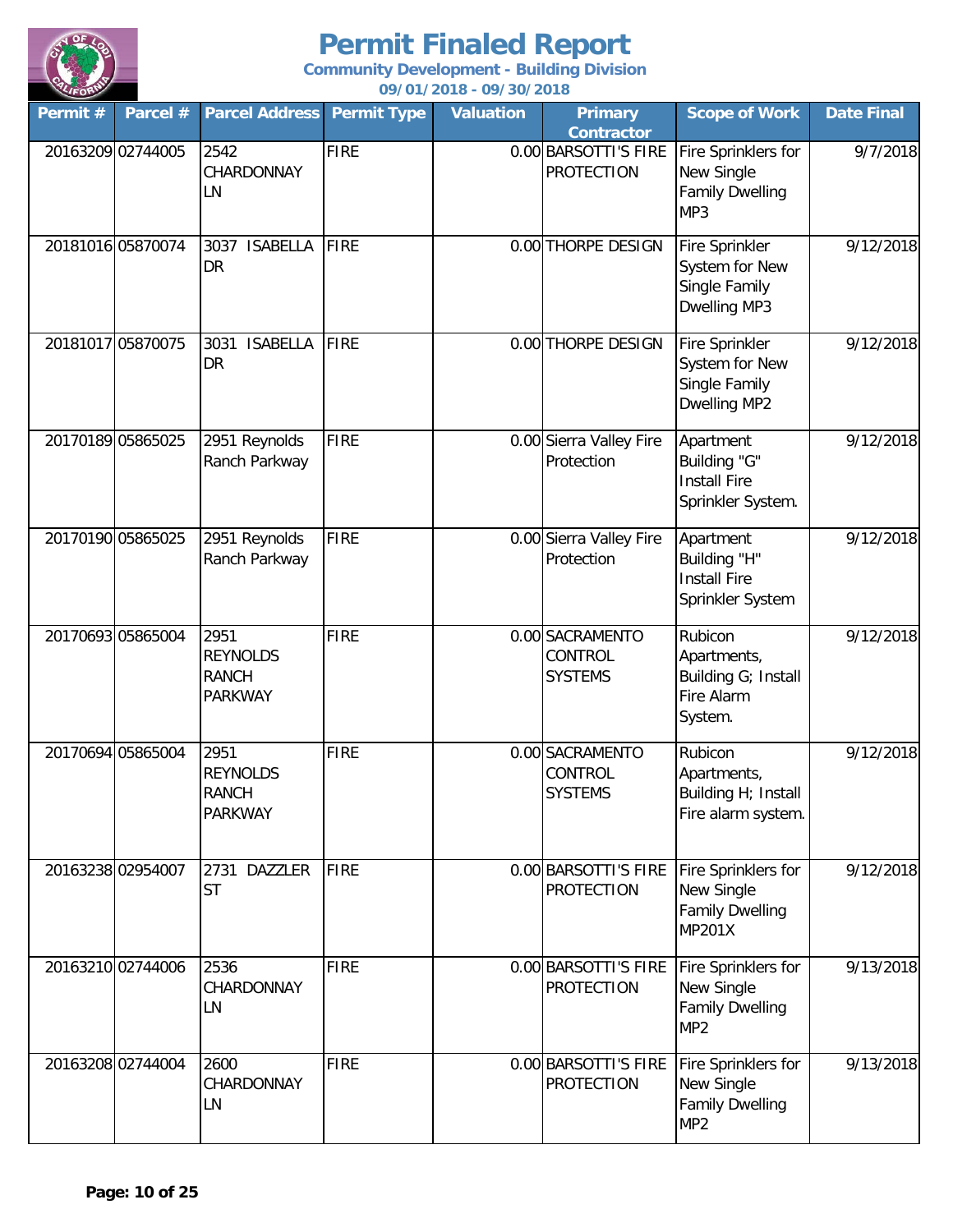

| Permit #          | Parcel #          | <b>Parcel Address</b>                        | <b>Permit Type</b> | <b>Valuation</b> | <b>Primary</b><br><b>Contractor</b>                 | <b>Scope of Work</b>                                                                         | <b>Date Final</b> |
|-------------------|-------------------|----------------------------------------------|--------------------|------------------|-----------------------------------------------------|----------------------------------------------------------------------------------------------|-------------------|
| 20163205 02744001 |                   | 2618<br>CHARDONNAY<br>LN                     | <b>FIRE</b>        |                  | 0.00 BARSOTTI'S FIRE<br><b>PROTECTION</b>           | Fire Sprinklers for<br>New Single<br><b>Family Dwelling</b><br>MP3                           | 9/18/2018         |
|                   | 20181020 05870076 | 3020<br><b>ISABELLA</b><br><b>DR</b>         | <b>FIRE</b>        |                  | 0.00 THORPE DESIGN                                  | Fire Sprinkler<br>System for new<br>Single Family<br>Dwelling MP1                            | 9/19/2018         |
| 20180743 04534011 |                   | 23 PARK ST                                   | <b>FIRE</b>        |                  | $0.00$ PDD<br>CONSTRUCTION,<br>INC.                 | Fire Sprinklers for<br>New Single<br><b>Family Dwelling</b>                                  | 9/20/2018         |
|                   | 20180741 04534010 | 27 PARK ST                                   | <b>FIRE</b>        |                  | $0.00$ PDD<br>CONSTRUCTION,<br>INC.                 | Fire Sprinklers for<br>New Single<br><b>Family Dwelling</b>                                  | 9/20/2018         |
|                   | 20182293 05865006 | 2600<br><b>REYNOLDS</b><br><b>RANCH PKWY</b> | <b>FIRE</b>        |                  | 0.00 CHAMPION FIRE<br>PROTECTION LLC                | Dentists of Lodi,<br>Unit #100 -<br>Install fire<br>sprinklers.                              | 9/21/2018         |
|                   | 20163280 02954013 | 2779 DAZZLER<br><b>ST</b>                    | <b>FIRE</b>        |                  | 0.00 BARSOTTI'S FIRE<br><b>PROTECTION</b>           | Fire Sprinklers for<br>New single<br><b>Family Dwelling</b><br>MP302                         | 9/21/2018         |
| 20180591 02740011 |                   | 333 S LOWER<br>SACRAMENT RD                  | <b>FIRE</b>        |                  | 0.00 INTEGRATED<br><b>FIRE</b><br><b>PROTECTION</b> | @2630 W. Lodi<br>Avenue - Design<br>& install new fire<br>sprinkler system<br>at new shops 2 | 9/21/2018         |
| 20181554 05803024 |                   | 1401 LOWER<br>SACRAMENT RD                   | <b>FIRE</b>        |                  | 0.00 INTEGRATED<br><b>FIRE</b><br><b>PROTECTION</b> | Suite 140 Fire<br>Sprinkler T.I. for<br><b>Stanton Optical</b>                               | 9/21/2018         |
| 20180618 05871001 |                   | 2603 PETAL<br><b>WAY</b>                     | <b>FIRE</b>        |                  | 0.00 ELLIOTT HOMES<br><b>INC</b>                    | Fire Sprinklers for<br>New Single<br><b>Family Dwelling</b><br>MP1348AL                      | 9/26/2018         |
|                   | 20181021 05870077 | 3026 ISABELLA<br>DR                          | FIRE               |                  | 0.00 THORPE DESIGN                                  | <b>Fire Sprinkler</b><br>System for new<br>Single Family<br>Dwelling MP1                     | 9/26/2018         |
|                   | 20163225 02744033 | 2615<br>CHARDONNAY<br>LN                     | <b>FIRE</b>        |                  | 0.00 BARSOTTI'S FIRE<br><b>PROTECTION</b>           | Fire Sprinklers for<br>New Single<br><b>Family Dwelling</b><br>MP <sub>2</sub>               | 9/26/2018         |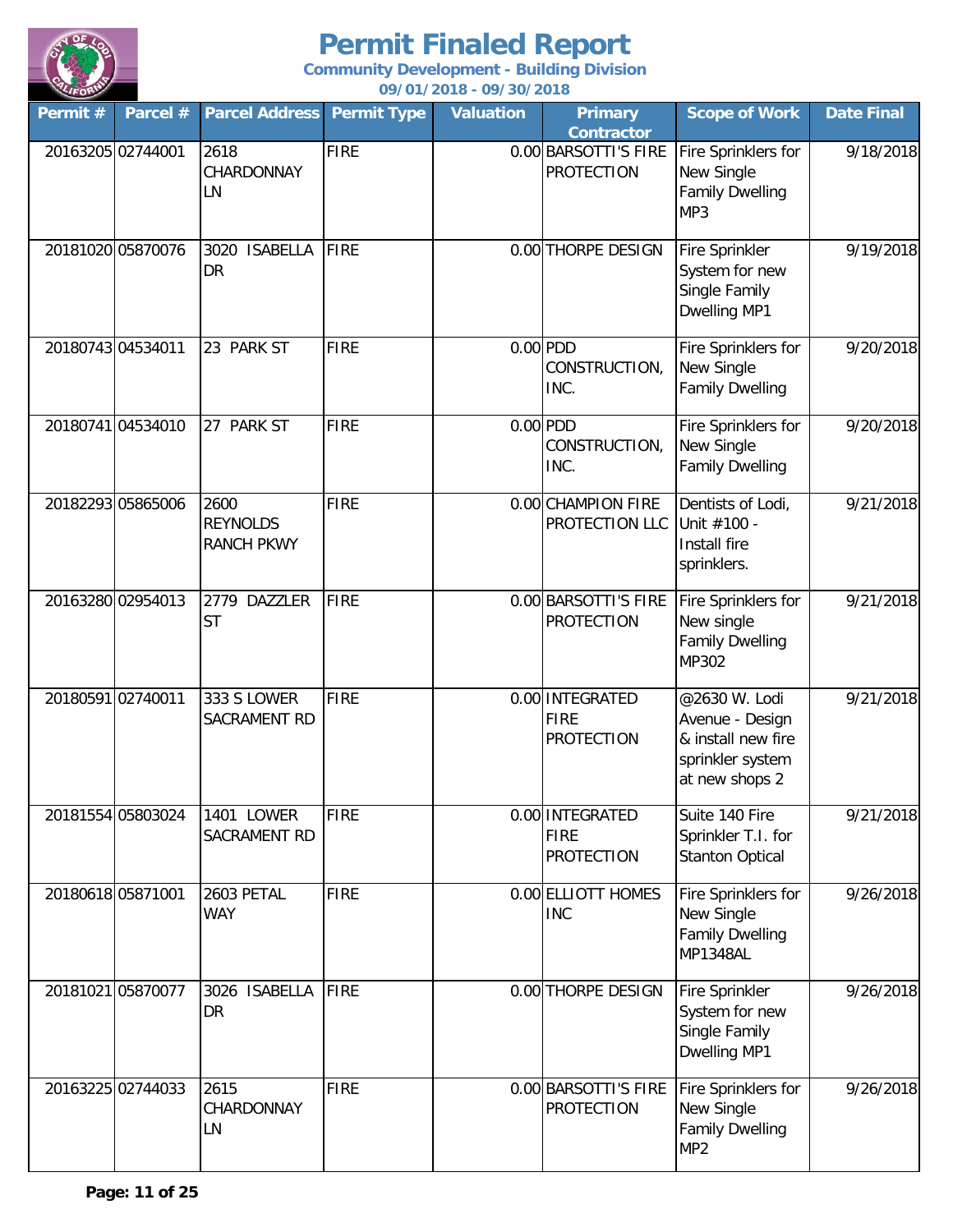

| $\sim$<br>Permit # | Parcel #          | <b>Parcel Address</b>                  | <b>Permit Type</b> | <b>Valuation</b> | <b>Primary</b><br><b>Contractor</b>                           | <b>Scope of Work</b>                                                                                                 | <b>Date Final</b> |
|--------------------|-------------------|----------------------------------------|--------------------|------------------|---------------------------------------------------------------|----------------------------------------------------------------------------------------------------------------------|-------------------|
| 20172097 05864011  |                   | 2422 VINTAGE<br>OAKS CT                | <b>FIRE</b>        |                  | 0.00 ELITE FIRE<br>SYSTEMS, INC.                              | Fire sprinkler<br>system for new<br>single family<br>dwelling                                                        | 9/27/2018         |
|                    | 20181022 05870078 | 3032 ISABELLA<br><b>DR</b>             | <b>FIRE</b>        |                  | 0.00 THORPE DESIGN                                            | Fire Sprinkler<br>System for New<br>Single Family<br>Dwelling MP3                                                    | 9/27/2018         |
|                    | 20181023 05870079 | 3038 ISABELLA<br>DR                    | <b>FIRE</b>        |                  | 0.00 THORPE DESIGN                                            | Fire Sprinkler<br>System for New<br>Single Family<br>Dwelling MP2                                                    | 9/27/2018         |
|                    | 20181336 04519013 | 730 S<br>PLEASANT AV                   | GARAGE             |                  | 24,000.00 T X SAYLES<br><b>CONSTRUCTION</b><br>COMPANY        | Construct<br>attached garage<br>286 sf                                                                               | 9/12/2018         |
|                    | 20181307 04711012 | <b>MISSION</b><br>241<br><b>ST</b>     | GARAGE             | 28,439.00 TR     | <b>CONSTRUCTION</b>                                           | Construct new<br>576 sf detached<br>garage                                                                           | 9/18/2018         |
|                    | 20181518 05870076 | 3020 ISABELLA<br><b>DR</b>             | <b>NOTBUILD</b>    |                  | 70,000.00 FCB HOMES                                           | Located at<br>Orchard Lane.<br>Install 775 LF<br>CMU wall 7'-4" /<br>8' tall with pier<br>footing/foundation         | 9/7/2018          |
|                    | 20171779 05803017 | <b>2019 S LOWER</b><br><b>SAC ROAD</b> | <b>NOTBUILD</b>    |                  | 70,470.00 EJ MASONRY,<br>INC.                                 | Masonry retaining<br>wall along the<br>southwest and<br>west boundaries<br>of the Villa Fiore<br>subdivision project | 9/27/2018         |
|                    | 20182161 06257024 | 286<br><b>CULBERTSON</b><br><b>DR</b>  | PV                 |                  | 26,700.00 SOLAR UNITED<br><b>NETWORK INC</b><br>DBA: SUNWORKS | 6.23 kW PV<br>system                                                                                                 | 9/10/2018         |
|                    | 20182160 04516029 | 1101 S CHURCH<br><b>ST</b>             | <b>PV</b>          |                  | 17,000.00 SOLAR UNITED<br><b>NETWORK INC</b><br>DBA: SUNWORKS | 3.97 kW PV<br>system                                                                                                 | 9/11/2018         |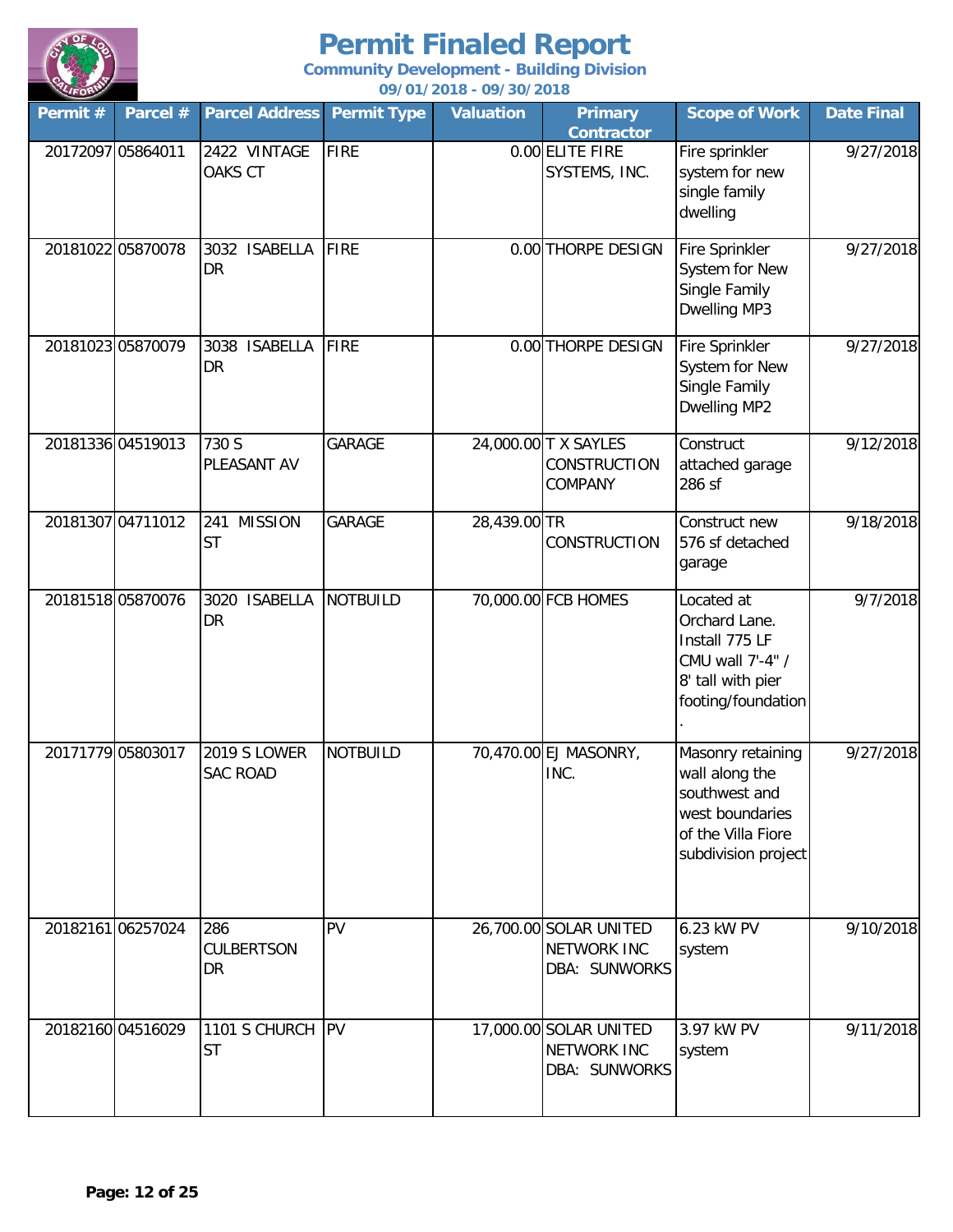

| Permit #          | Parcel #          | <b>Parcel Address</b>            | <b>Permit Type</b> | <b>Valuation</b> | <b>Primary</b><br><b>Contractor</b>                      | <b>Scope of Work</b>                                                                           | <b>Date Final</b> |
|-------------------|-------------------|----------------------------------|--------------------|------------------|----------------------------------------------------------|------------------------------------------------------------------------------------------------|-------------------|
| 20181635 02934039 |                   | 31 ELDERICA<br><b>WY</b>         | PV                 |                  | 31,000.00 HOOKED ON<br><b>SOLAR</b>                      | 9.92 kW PV<br>system with a<br>125 AMP Sub-<br>Panel - EU<br>description: 8.77<br>kW PV system | 9/13/2018         |
| 20181360 02725008 |                   | 2328<br><b>BRITTANY LN</b>       | PV                 |                  | 20,000.00 BTA SOLAR<br><b>ELECTRICAL</b><br>SERVICES INC | 5.66 kW PV<br>system                                                                           | 9/17/2018         |
|                   | 20181962 06246006 | <b>DUNSMUIR</b><br>237<br>DR     | <b>IPV</b>         |                  | 20,000.00 NEXUS ENERGY<br><b>SYSTEMS INC</b>             | 5.2 kW PV system                                                                               | 9/20/2018         |
|                   | 20182288 06248062 | 473<br><b>MOCKINGBIRD</b><br>DR  | PV                 | 15,000.00 SOLAR  | <b>INSTALLATION</b><br><b>GROUP INC</b>                  | 4.5 kW PV system                                                                               | 9/25/2018         |
| 20181961 03117012 |                   | 712 CARDINAL<br><b>ST</b>        | <b>PV</b>          |                  | 10,000.00 SUNERGY<br>CONSTRUCTION<br><b>INC</b>          | 6.42 kW PV<br>system. Service<br>Panel upgrade on<br>separate permit.                          | 9/26/2018         |
| 20182249 03105003 |                   | 1525 PARK ST                     | <b>REROOF</b>      |                  | 7,880.00 Roof Doctor                                     | Tear off comp<br>and instal comp<br>cool roof                                                  | 9/4/2018          |
|                   | 20182090 04116113 | 319 N CHURCH<br><b>ST</b>        | <b>REROOF</b>      |                  | 9,100.00 TAPIA'S ROOFING Apt Bldg - Install              | 1 layer of comp<br>over 1 layer of<br>comp. Cool roof.                                         | 9/5/2018          |
|                   | 20182292 04523004 | 507 S<br>SACRAMENTO<br><b>ST</b> | <b>REROOF</b>      |                  | 12,000.00 CALIFORNIA<br><b>ROOFING</b>                   | Tear off 2 layers<br>of comp shingle.<br>Install comp<br>shingle cool roof                     | 9/7/2018          |
|                   | 20182252 03120036 | 523 TAMARACK<br>DR               | <b>REROOF</b>      |                  | 9,500.00 D W Roofing                                     | Tear off comp<br>and install comp<br>cool roof.                                                | 9/7/2018          |
| 20182151 04727016 |                   | 325 E<br><b>KETTLEMAN LN</b>     | <b>REROOF</b>      |                  | 21,000.00 NOBLE H BROWN<br>ROOFING CO.,<br>INC.          | Valley Auto<br>Repair-Overlay.<br>Install<br>underlayment<br>and TPO single<br>ply cool roof.  | 9/7/2018          |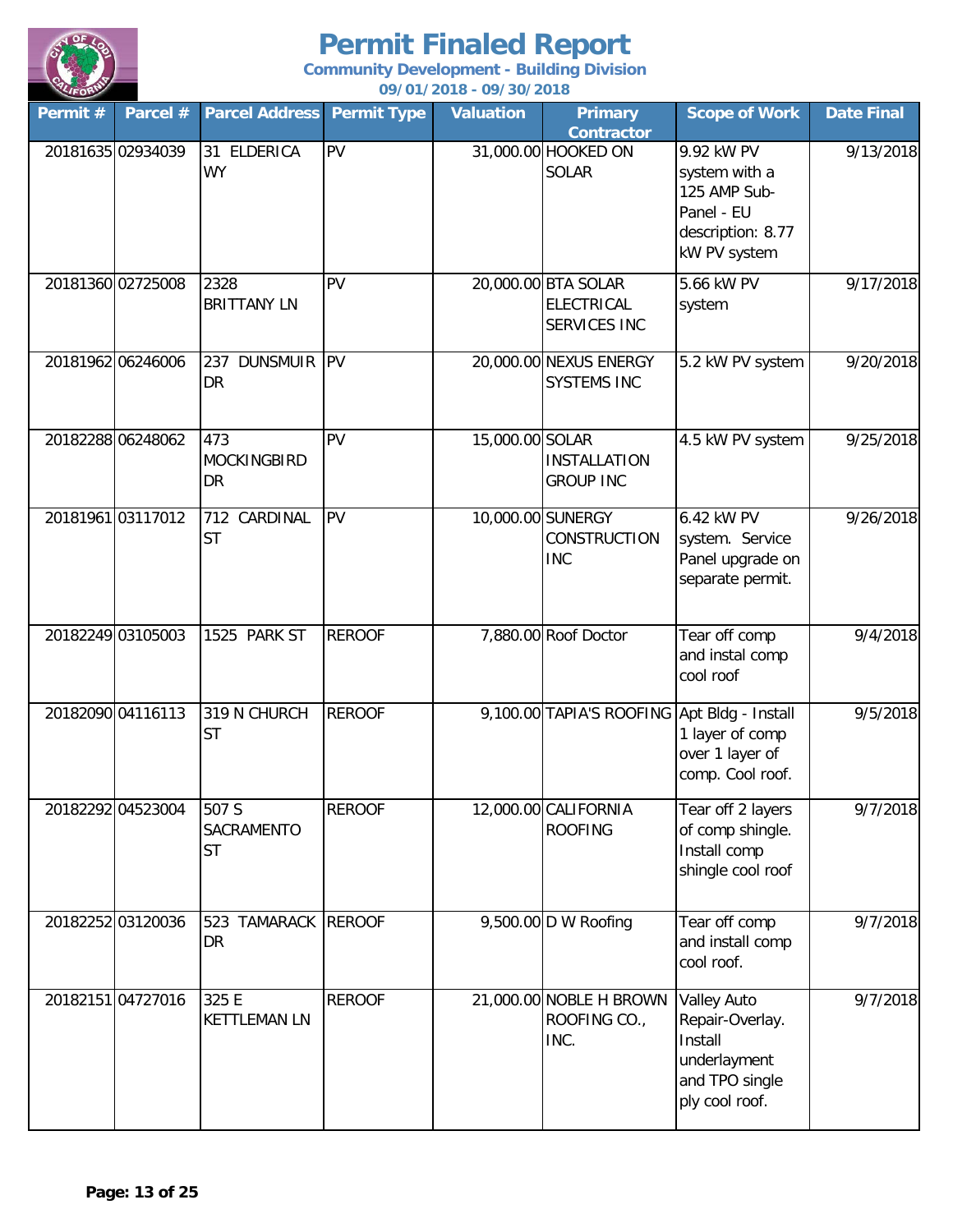

| $\sim$<br>Permit # | Parcel $#$        | <b>Parcel Address Permit Type</b> |               | <u>077 017 2010 - 077 307 2010</u><br><b>Valuation</b> | <b>Primary</b><br><b>Contractor</b>                                  | <b>Scope of Work</b>                                                                                                                                                                                                               | <b>Date Final</b> |
|--------------------|-------------------|-----------------------------------|---------------|--------------------------------------------------------|----------------------------------------------------------------------|------------------------------------------------------------------------------------------------------------------------------------------------------------------------------------------------------------------------------------|-------------------|
| 20182318 03914004  |                   | 1224<br>LAKEWOOD DR               | <b>REROOF</b> |                                                        | 9,500.00 BLUE VALLEY<br><b>ROOFING</b>                               | Tear off shake<br>and install osb<br>and comp cool<br>roof.                                                                                                                                                                        | 9/10/2018         |
|                    | 20181878 03305030 | 835 S MILLS AV                    | <b>REROOF</b> |                                                        | 4,636.00 SMITH COATINGS Tear off roof over                           | patio only. Install<br>new OSB install<br>single-ply tpo<br>with new<br>flashings.                                                                                                                                                 | 9/13/2018         |
|                    | 20182297 04523012 | 611 S<br>SACRAMENTO<br><b>ST</b>  | <b>REROOF</b> |                                                        | 7,000.00 OWNER OF<br><b>RECORD</b>                                   | Tear off 1 layer<br>of shingles and<br>install cool roof.                                                                                                                                                                          | 9/17/2018         |
|                    | 20182198 02909307 | 2024 DEBBIE<br>LN                 | <b>REROOF</b> |                                                        | 5,000.00 OWNER OF<br><b>RECORD</b>                                   | Tear off 1 layer<br>of comp, reroof<br>with cool roof<br>comp.                                                                                                                                                                     | 9/18/2018         |
| 20182257 03927121  |                   | 1240<br>EDGEWOOD DR               | <b>REROOF</b> |                                                        | 46,086.00 T A KRAUSE<br>CONSTRUCTION                                 | Tear off shingle<br>roof and install<br>shingle cool roof.                                                                                                                                                                         | 9/18/2018         |
|                    | 20182283 04304107 | 215 W WALNUT<br><b>ST</b>         | <b>REROOF</b> | 20,000.00 MUNOZ                                        | ROOFING, INC.                                                        | @ 150 S.<br>Pleasant Ave.,<br>Saint Anne's<br>Church - Remove<br>gravel on roof,<br>pressure wash,<br>install silicone<br>white coating -<br>only doing 15<br>squares. No cool<br>roof required<br>because of small<br>repair job. | 9/19/2018         |
|                    | 20181034 02904702 | 818 RUTLEDGE<br>DR                | <b>REROOF</b> |                                                        | 18,910.00 T-J ROOFING<br>CO., INC. DBA<br><b>BAKER ROOFING</b><br>CO | Apt Bldg Located<br>at 840-846<br>Rutledge Dr -<br>Overlay existing<br>built up roof with<br>40ml Durolast<br>PVC Roofing -<br>Cool Roof                                                                                           | 9/19/2018         |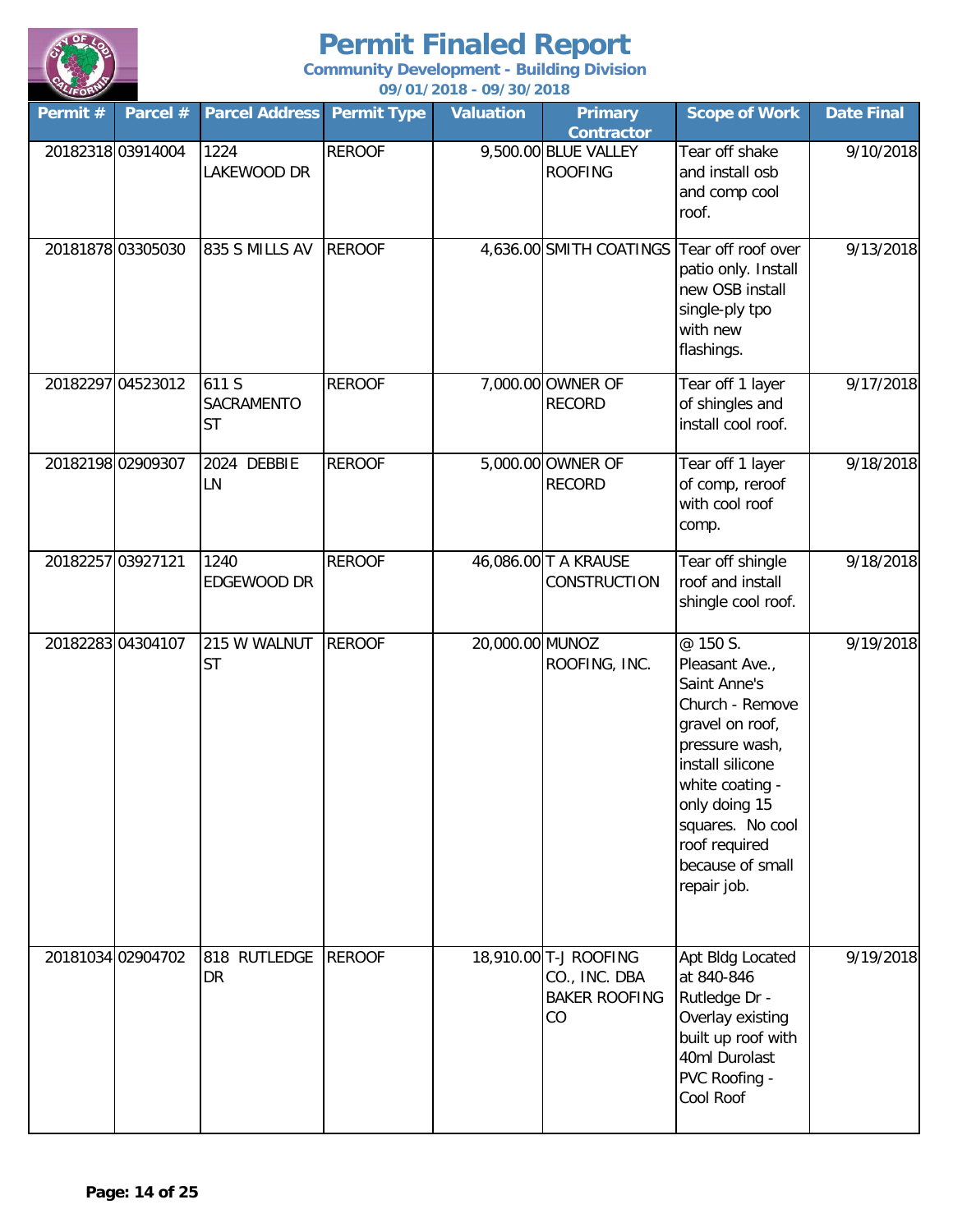

| Permit #          | Parcel #          | <b>Parcel Address</b>          | <b>Permit Type</b> | <b>Valuation</b> | <b>Primary</b><br><b>Contractor</b>     | <b>Scope of Work</b>                                                                                  | <b>Date Final</b> |
|-------------------|-------------------|--------------------------------|--------------------|------------------|-----------------------------------------|-------------------------------------------------------------------------------------------------------|-------------------|
|                   | 20182296 03727025 | 423 W ELM ST                   | <b>REROOF</b>      |                  | 9,800.00 MAY ROOFING                    | Apt Complex -<br>Overlay over 1<br>layer comp<br>shingles with<br>cool roof                           | 9/20/2018         |
|                   | 20182332 06011039 | 1004<br>DARTMOOR CI            | <b>REROOF</b>      |                  | 6,000.00 OWNER OF<br><b>RECORD</b>      | Tear off 2 layers<br>of comp, repair<br>dryrot in some<br>areas, install<br>sierra gray cool<br>roof. | 9/20/2018         |
| 20182351 04311211 |                   | 349 E PINE ST                  | <b>REROOF</b>      |                  | 8,500.00 OWNER OF<br><b>RECORD</b>      | House only-Tear<br>off 2 layers of<br>comp, install 7/16<br>osb and cool roof.                        | 9/25/2018         |
|                   | 20182313 06007016 | 500<br><b>BRANDYWINE</b><br>DR | <b>REROOF</b>      |                  | 6,000.00 OWNER OF<br><b>RECORD</b>      | Tear off 1 layer<br>of comp, repair<br>sheathing with<br>osb and install<br>comp cool roof.           | 9/25/2018         |
|                   | 20182430 03921022 | 660 ROPER AV                   | <b>REROOF</b>      |                  | 6,000.00 J ROOFING                      | Tear off comp<br>roof and install<br>comp cool roof.                                                  | 9/25/2018         |
|                   | 20182179 04306210 | 123 E WALNUT<br><b>ST</b>      | <b>REROOF</b>      | 7,500.00 HOAG    | CONSTRUCTION,<br>INC.                   | 6 unit apartment<br>complex-Overlay<br>existing comp<br>roof with comp<br>cool roof.                  | 9/26/2018         |
|                   | 20182336 03305017 | 950 VIRGINIA<br>AV             | <b>REROOF</b>      |                  | 16,995.00 DAVIS ROOFING<br><b>GROUP</b> | Tear off metal tile<br>roof, install cool<br>roof comp.<br>shingle.                                   | 9/26/2018         |
|                   | 20182460 03122018 | 1022<br><b>DOWNING DR</b>      | <b>REROOF</b>      |                  | 13,917.00 DAVIS ROOFING<br><b>GROUP</b> | Tear off asphalt<br>shingles and<br>install new cool<br>roof.                                         | 9/27/2018         |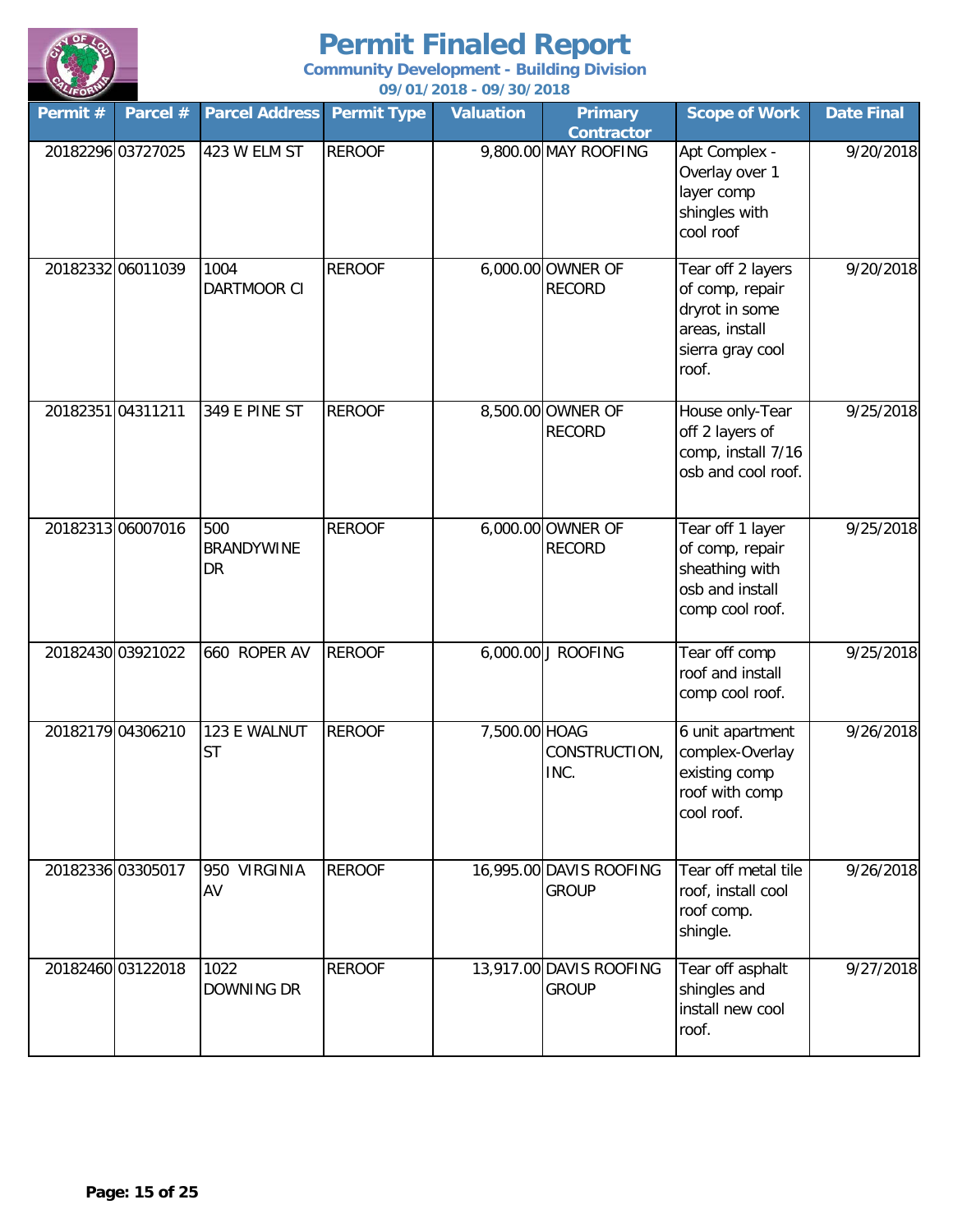

| Permit #          | Parcel # | <b>Parcel Address</b>             | <b>Permit Type</b> | <b>Valuation</b> | <b>Primary</b><br><b>Contractor</b>                                  | <b>Scope of Work</b>                                                                                                                                    | <b>Date Final</b> |
|-------------------|----------|-----------------------------------|--------------------|------------------|----------------------------------------------------------------------|---------------------------------------------------------------------------------------------------------------------------------------------------------|-------------------|
| 20182197 03113046 |          | 900 S<br><b>FAIRMONT #B</b><br>AV | <b>REROOF</b>      |                  | 11,889.00 T-J ROOFING<br>CO., INC. DBA<br><b>BAKER ROOFING</b><br>CO | Bldg B - Lodi<br>Chiropractic - Flat<br>Section Only -<br>Overlaying<br>existing one layer<br>of BUR & reroof<br>with single ply<br>membrane.           | 9/27/2018         |
| 20172619 03702107 |          | 1125 HOLLY DR RESADDRP            |                    |                  | 1,000.00 OWNER OF<br><b>RECORD</b>                                   | Replace dry rot<br>boards/posts on<br>balcony. (Work<br>started without a<br>permit)                                                                    | 9/4/2018          |
| 20180258 03118525 |          | 701 W<br><b>KETTLEMAN LN</b>      | <b>RESADDRP</b>    |                  | 3,000.00 OWNER OF<br><b>RECORD</b>                                   | Tear off 2 layers<br>of comp shingles<br>and install comp<br>shingles over<br>existing solid<br>sheeting. Adding<br>R38 insulation to<br>meet cool roof | 9/4/2018          |
| 20181767 02920042 |          | 230 RUTLEDGE<br>DR                | <b>RESADDRP</b>    |                  | 6,250.00 SIMPSON<br><b>CONSTRUCTION</b><br><b>WORKS</b>              | Remove 700 SF<br>of lap siding,<br>install 3 coat<br>stucco system.<br>Replace 5<br>windows like for<br>like.                                           | 9/4/2018          |
| 20161940 03702107 |          | 1125 HOLLY DR RESADDRP            |                    |                  | 1,150.00 MANDAL<br><b>CONSTRUCTION</b><br>SERVICES, INC.             | Replacement like<br>for like 1 window                                                                                                                   | 9/4/2018          |
| 20181823 06003034 |          | 1533<br>ZINFANDEL DR              | <b>RESADDRP</b>    |                  | 34,211.00 ADVANCED<br><b>CONSTRUCTION</b><br>PRO INC                 | Kitchen remodel.<br>Replace cabinets,<br>counter tops, sink<br>and faucet, lights,<br>all new<br>appliances. Like<br>for like.                          | 9/5/2018          |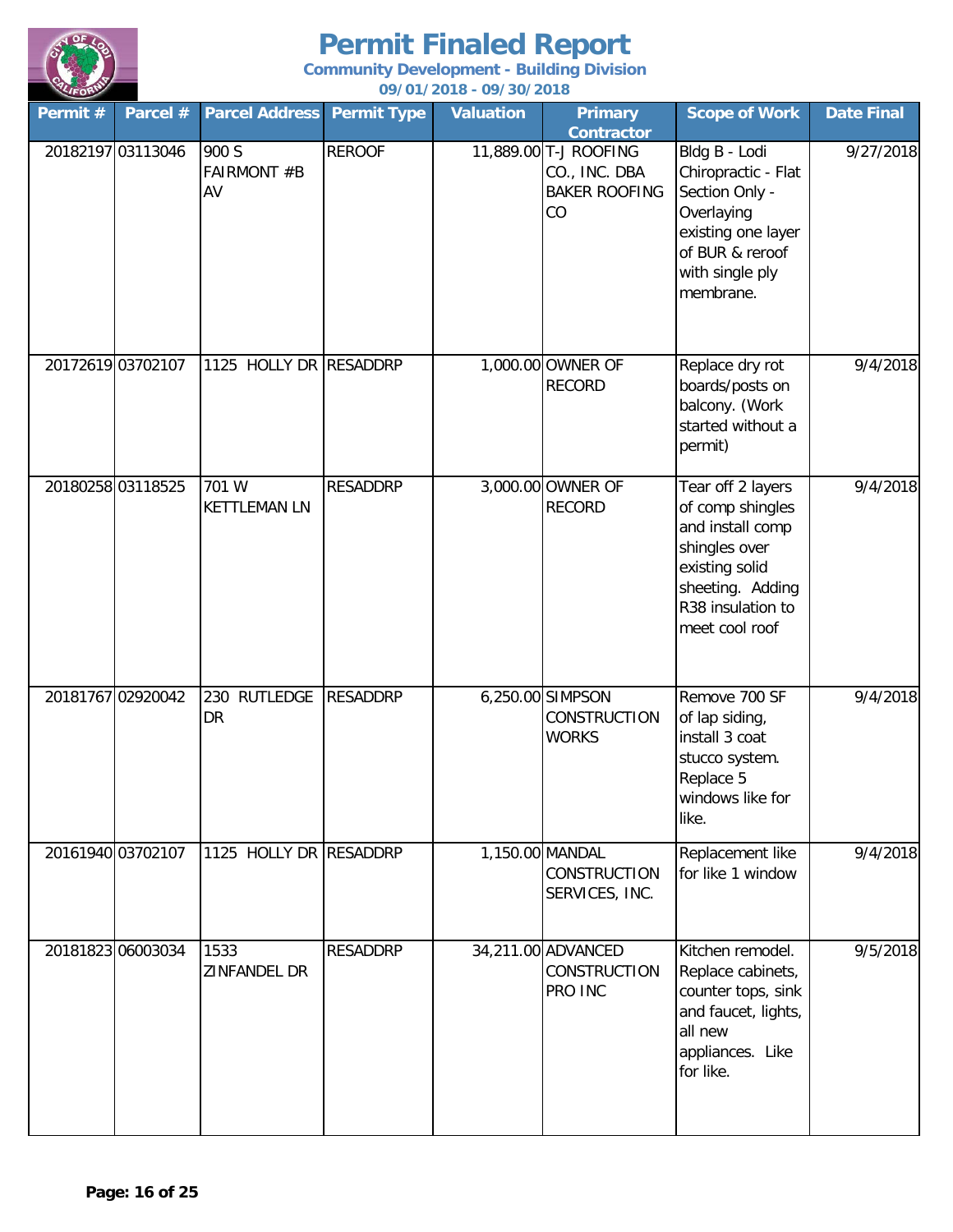

| Permit $#$        | Parcel #          | <b>Parcel Address</b>       | <b>Permit Type</b> | <b>Valuation</b> | <b>Primary</b><br><b>Contractor</b>                       | <b>Scope of Work</b>                                                                                                             | <b>Date Final</b> |
|-------------------|-------------------|-----------------------------|--------------------|------------------|-----------------------------------------------------------|----------------------------------------------------------------------------------------------------------------------------------|-------------------|
|                   | 2018183304520113  | 508 S SCHOOL<br><b>ST</b>   | <b>RESADDRP</b>    | 4,660.00 GARY A  | <b>EDWARDS</b>                                            | Located in Apt. B-<br>Replace shower<br>valve, tile shower<br>wall & pan,<br>replace 2 GFI<br>outlets in<br>bathroom.            | 9/5/2018          |
|                   | 20181881 02920024 | 302 TIOGA DR                | <b>RESADDRP</b>    |                  | 500.00 MANDAL<br>CONSTRUCTION<br>SERVICES, INC.           | Replace front<br>exterior door like<br>for like & fire<br>door to garage.                                                        | 9/5/2018          |
|                   | 20180876 04511023 | 1100 S<br>HUTCHINS ST       | <b>RESADDRP</b>    |                  | 5,025.00 MANDAL<br>CONSTRUCTION<br>SERVICES, INC.         | Replace-like for<br>like - (9) windows                                                                                           | 9/6/2018          |
|                   | 20182328 03714017 | 139 N<br>CRESCENT AV        | <b>RESADDRP</b>    | 16,745.00 MANDAL | CONSTRUCTION<br>SERVICES, INC.                            | Replace 24<br>windows like for<br>like.                                                                                          | 9/7/2018          |
| 20181535 06013041 |                   | 738<br>DORCHESTER CI        | <b>RESADDRP</b>    |                  | 1,364.00 BELL BROTHER'S<br><b>HEATING AND</b><br>AIR INC. | Change out one<br>kitchen window<br>to a garden<br>window.<br>Removing frame,<br>but not changing<br>the size of the<br>opening. | 9/7/2018          |
|                   | 20181556 03524001 | 1718 W<br>LOCKEFORD ST      | <b>RESADDRP</b>    |                  | 9,944.00 AFFORDABLE<br><b>HEATING AND</b><br>AIR          | HVAC. Install<br>new cut-in<br>package unit on<br>roof.                                                                          | 9/7/2018          |
|                   | 20180592 04128027 | 1242<br>RIVERGATE DR        | <b>RESADDRP</b>    |                  | 40,000.00 AMESTOY<br>CONSTRUCTION                         | Master bathroom<br>remodel -<br>Remove and<br>replace 5 sliding<br>glass doors                                                   | 9/7/2018          |
|                   | 20180552 02905033 | 723 EL<br><b>CAPITAN DR</b> | <b>RESADDRP</b>    |                  | 10,325.00 TOKAY GLASS                                     | Duplex 723 and<br>725 El Capitan.<br>Replace 20<br>windows. (both<br>sides of Duplex)                                            | 9/7/2018          |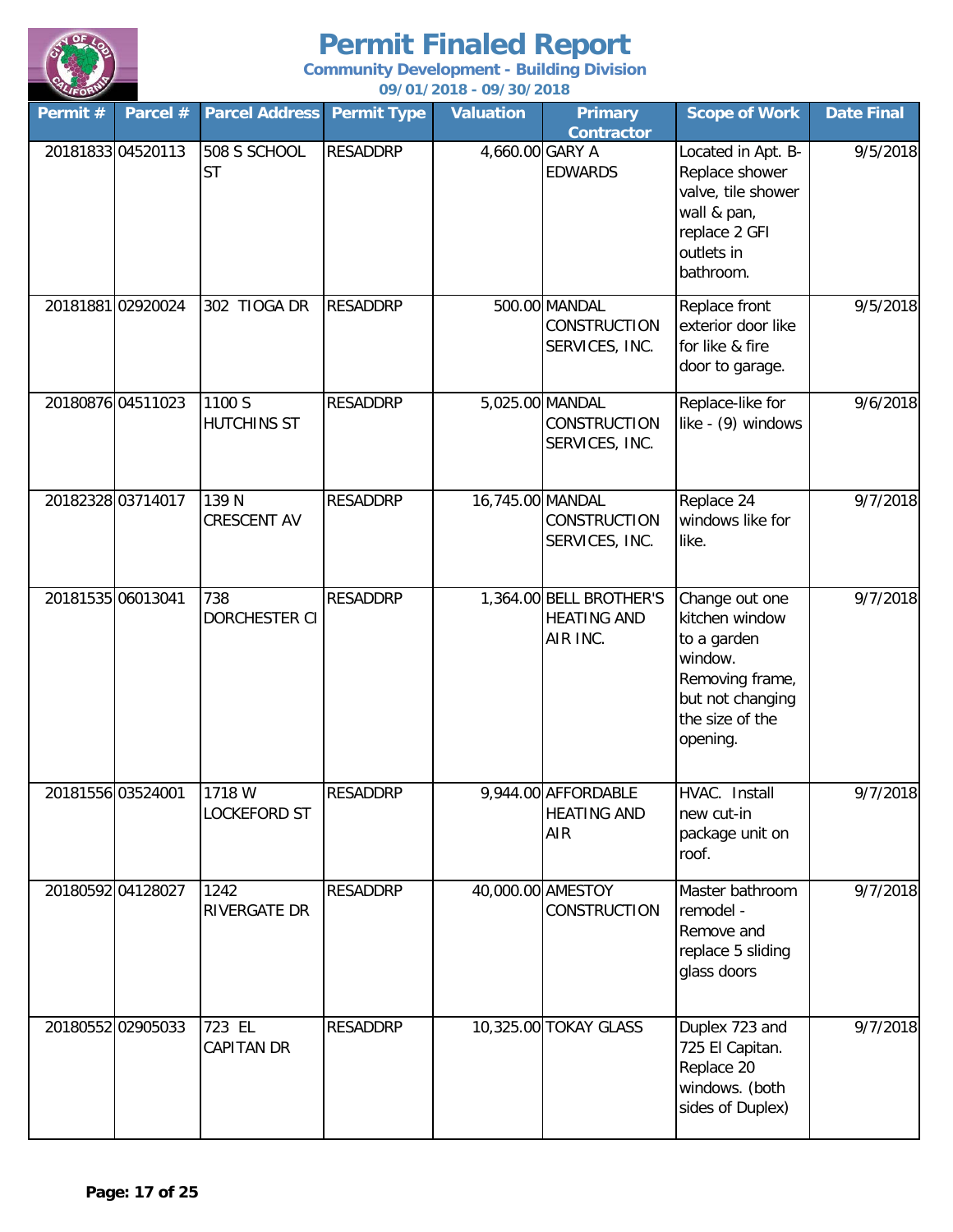

| Permit #          | Parcel # | <b>Parcel Address</b>       | <b>Permit Type</b> | <b>Valuation</b> | <b>Primary</b><br><b>Contractor</b>  | <b>Scope of Work</b>                                                                                                                                     | <b>Date Final</b> |
|-------------------|----------|-----------------------------|--------------------|------------------|--------------------------------------|----------------------------------------------------------------------------------------------------------------------------------------------------------|-------------------|
| 20180076 04502036 |          | 308 CHESTNUT<br><b>ST</b>   | <b>RESADDRP</b>    |                  | 20,000.00 W C CANEPA                 | Bathroom<br>Remodel, build<br>new closet and<br>move some non-<br>bearing walls,<br>rewire all<br>electrical plugs<br>and lights, new<br>100 A subpanel. | 9/10/2018         |
| 20182309 03706031 |          | 212 S<br><b>FAIRMONT AV</b> | <b>RESADDRP</b>    |                  | 3,975.00 TOKAY GLASS                 | Retrofit 15<br>windows like for<br>like. Repair 3<br>window sills                                                                                        | 9/10/2018         |
| 20181585 03317201 |          | 540 S ROSE ST               | <b>RESADDRP</b>    | 11,800.00 GARY A | <b>EDWARDS</b>                       | Relocate shower<br>head and valve to<br>back wall.<br>Relocate light<br>switch to<br>opposite wall.<br>Minor drywall<br>repair.                          | 9/13/2018         |
| 20180153 03722104 |          | 701 W LOCUST<br><b>ST</b>   | <b>RESADDRP</b>    |                  | 140,000.00 OWNER OF<br><b>RECORD</b> | Complete inside<br>remodel and<br>addition of 34 sq<br>ft in<br>bedroom/bathroo<br>m.                                                                    | 9/13/2018         |
| 20182230 02919007 |          | 80 GENIE WY                 | <b>RESADDRP</b>    |                  | 2,600.00 TOKAY GLASS                 | Duplex located at<br>2345 Burton Way-<br>Retrofit 9<br>windows and 1<br>patio door, like<br>for like.                                                    | 9/17/2018         |
| 20182231 02919007 |          | 80 GENIE WY                 | <b>RESADDRP</b>    |                  | 2,600.00 TOKAY GLASS                 | Duplex-Retrofit 9<br>window like for<br>like                                                                                                             | 9/17/2018         |
| 20181267 04128007 |          | 1249<br>RIVERGATE DR        | <b>RESADDRP</b>    |                  | 26,229.00 OWNER OF<br><b>RECORD</b>  | Install new<br>pergola 700 SF<br>attached to house                                                                                                       | 9/18/2018         |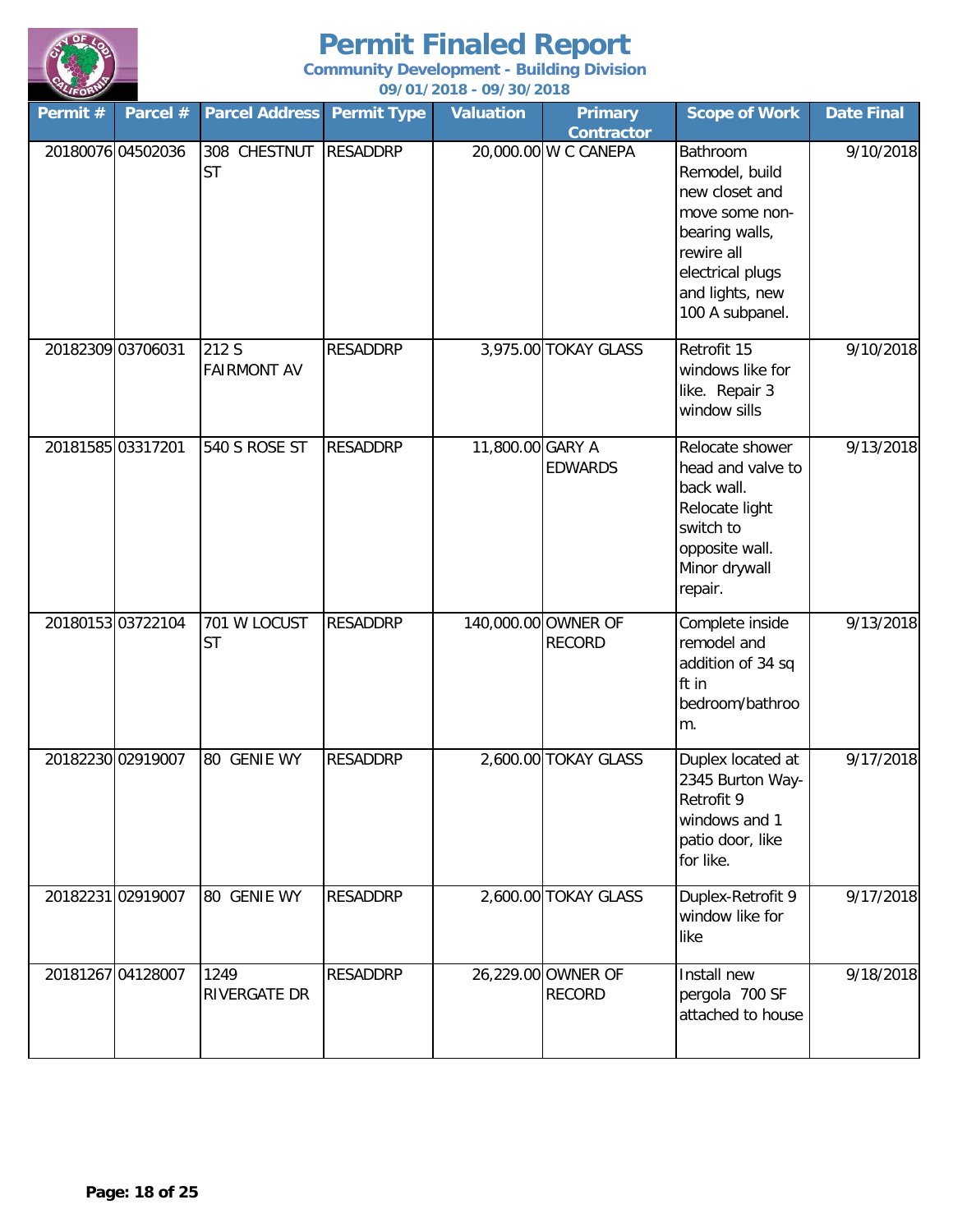

| Permit #          | Parcel # | <b>Parcel Address</b>       | <b>Permit Type</b> | <b>Valuation</b> | <b>Primary</b><br><b>Contractor</b>                                        | <b>Scope of Work</b>                                                                                                                               | <b>Date Final</b> |
|-------------------|----------|-----------------------------|--------------------|------------------|----------------------------------------------------------------------------|----------------------------------------------------------------------------------------------------------------------------------------------------|-------------------|
| 20181799 04144011 |          | 241 RIVER<br><b>OAKS DR</b> | <b>RESADDRP</b>    |                  | 5,000.00 JOHN DOS REIS<br><b>CONSTRUCTION</b>                              | Upstairs hall bath<br>remodel.<br>Replace tub, raise<br>shower head,<br>reset toilet, tile<br>shower walls, and<br>add 3 can lights<br>and switch. | 9/18/2018         |
| 20182256 02928009 |          | 2700<br><b>MADRONE DR</b>   | <b>RESADDRP</b>    |                  | 7,500.00 SAFE STEP WALK- Remove existing<br><b>IN TUB</b><br>COMPANY, INC. | tub, install walk-<br>in jetted tub.<br>Add new circuit<br>for outlet.<br>Drywall patch as<br>needed.                                              | 9/18/2018         |
| 20182273 03320033 |          | 519 CONNIE ST               | <b>RESADDRP</b>    |                  | 500.00 MANDAL<br>CONSTRUCTION<br>SERVICES, INC.                            | Replace front<br>door like for like                                                                                                                | 9/18/2018         |
| 20182342 03302211 |          | 430 S MILLS AV              | <b>RESADDRP</b>    | 1,100.00 LODI -  | CALIFORNIA<br><b>GLASS COMPANY</b><br>INC.                                 | Replace 1<br>window in the<br>front of the<br>house like for like.                                                                                 | 9/20/2018         |
| 20180136 03714014 |          | 111 N<br>CRESCENT AV        | <b>RESADDRP</b>    | 4,000.00 LISA M  | <b>JENNINGS</b><br><b>GENERAL</b><br>CONTRACTOR                            | Convert bedroom<br>into<br>laundry/office.<br><b>Build dividing</b><br>wall. relocate<br>washer and<br>dryer, add can<br>lights/                   | 9/21/2018         |
| 20181944 04128015 |          | 1351<br>RIVERGATE DR        | <b>RESADDRP</b>    |                  | 21,432.00 OWNER OF<br><b>RECORD</b>                                        | <b>Build detached</b><br>patio cover 572<br>sf. Work already<br>completed<br>without a permit.                                                     | 9/21/2018         |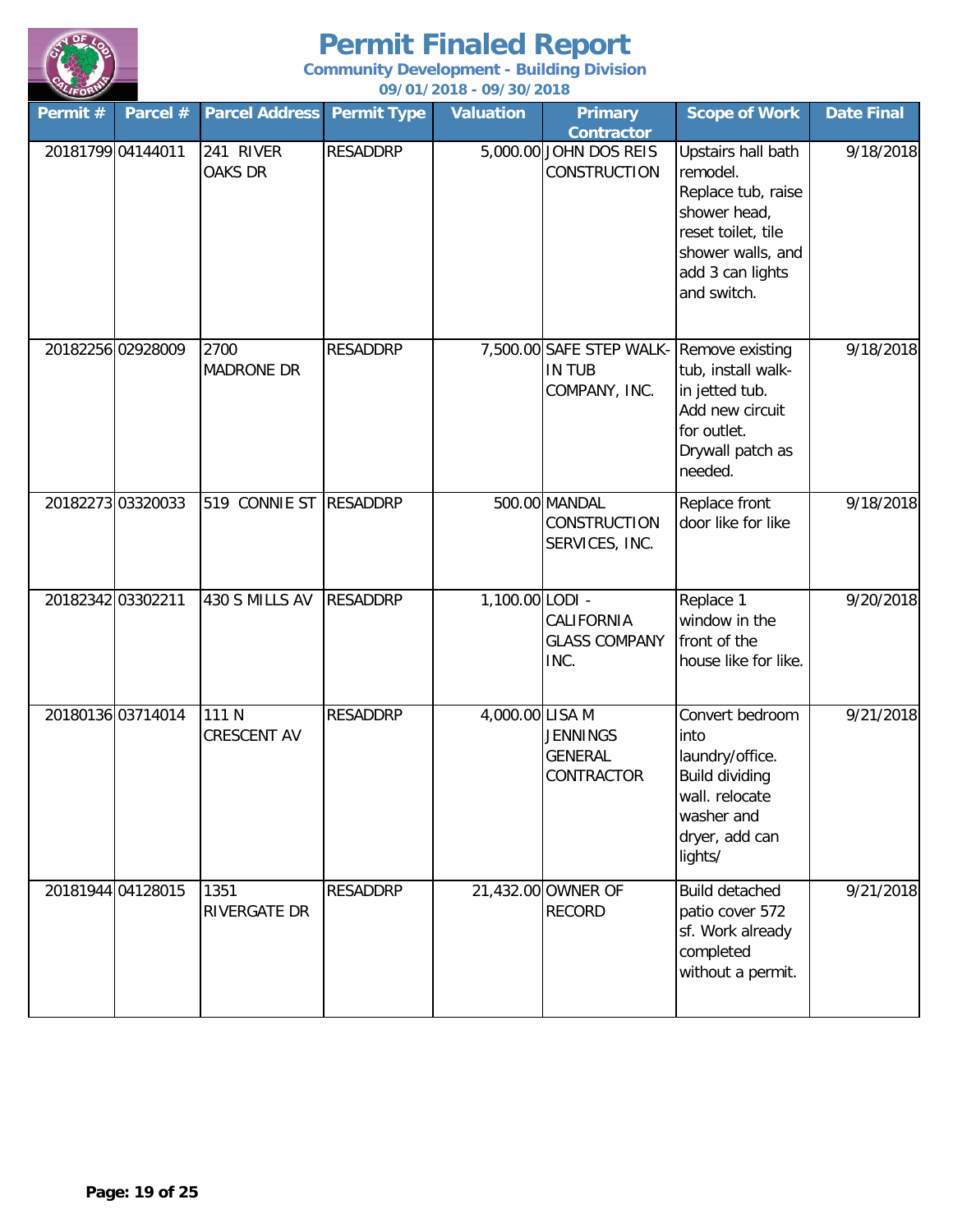

| Permit #          | Parcel # | <b>Parcel Address</b>    | <b>Permit Type</b> | <b>Valuation</b> | <b>Primary</b><br><b>Contractor</b>      | <b>Scope of Work</b>                                                                                                                                                      | <b>Date Final</b> |
|-------------------|----------|--------------------------|--------------------|------------------|------------------------------------------|---------------------------------------------------------------------------------------------------------------------------------------------------------------------------|-------------------|
| 20180474 04711012 |          | 241 MISSION<br><b>ST</b> | <b>RESADDRP</b>    | 70,000.00 TR     | <b>CONSTRUCTION</b>                      | RR kitchen &<br>bath, cabinets,<br>fixtures, etc.,<br>Install & upgrade<br>windows (retro<br>fit), install new<br>doors, upgrade<br>existing 125 amp<br>panel to 200 amp. | 9/24/2018         |
| 20182344 03118404 |          | 605 RIMBY AV             | <b>RESADDRP</b>    |                  | 19,000.00 OWNER OF<br><b>RECORD</b>      | Kitchen and<br>bathroom<br>remodel-work<br>done without a<br>permit.                                                                                                      | 9/24/2018         |
| 20180415 01527043 |          | 2427<br>WOODLAKE CT      | <b>RESADDRP</b>    |                  | 15,000.00 OWNER OF<br><b>RECORD</b>      | Work started<br>without a permit -<br>Kitchen and<br>bathroom<br>remodel and<br>partial exterior<br>siding<br>replacement.                                                | 9/25/2018         |
| 20181529 04113004 |          | 110 LOUIE AV             | <b>RESADDRP</b>    |                  | 500.00 OWNER OF<br><b>RECORD</b>         | Located at 727 N<br>School. Replace<br>two windows like<br>for like, one in<br>front and one on<br>left side of house.                                                    | 9/25/2018         |
| 20181406 02713420 |          | 306 LA SETTA<br>DR       | <b>RESADDRP</b>    | 20,000.00 LISA M | <b>JENNINGS</b><br>GENERAL<br>CONTRACTOR | Addition of new<br>master bedroom<br>269 SF. Relocate<br>existing 100 amp<br>panel and<br>upgrade to 200<br>amp panel                                                     | 9/25/2018         |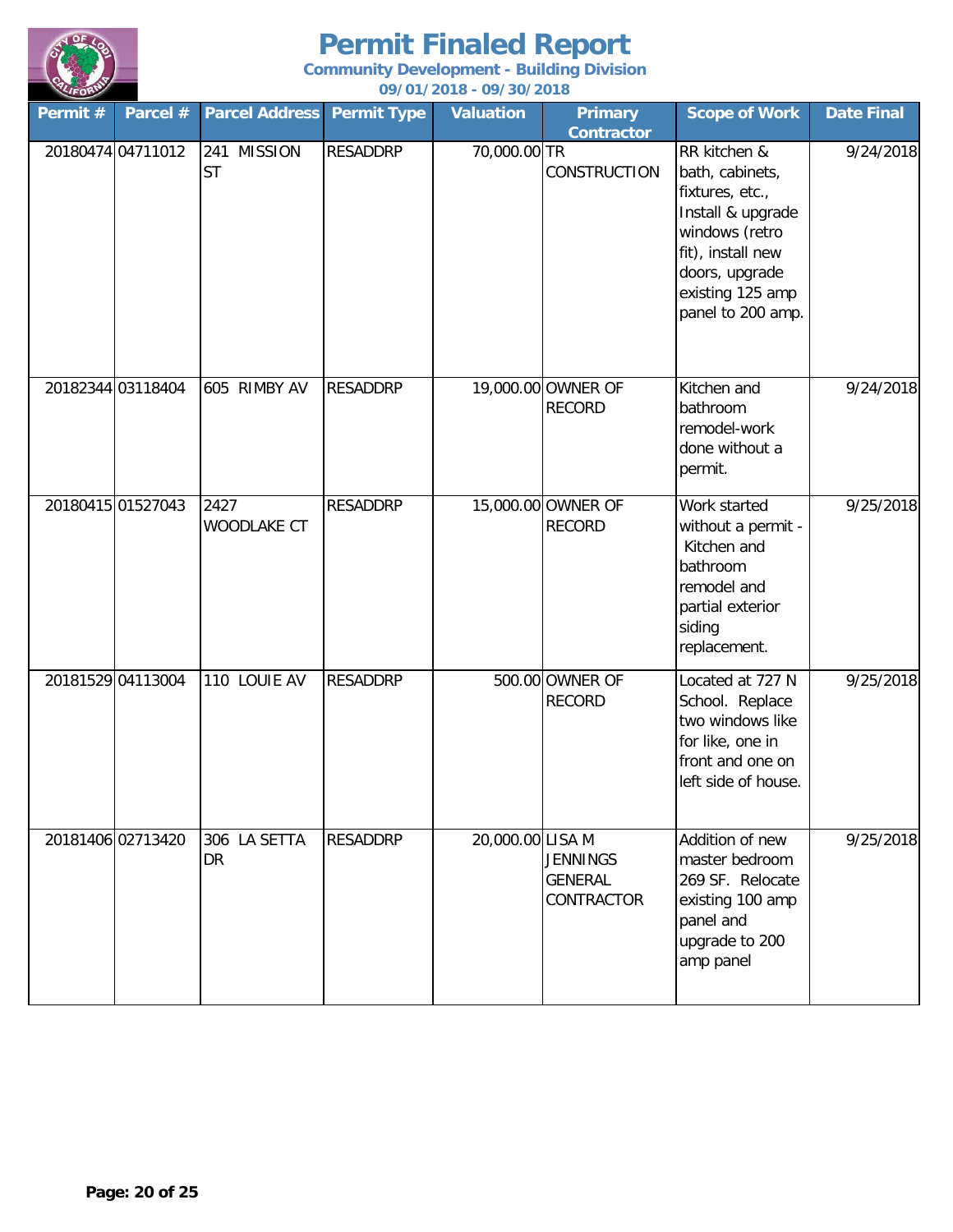

| Permit #          | Parcel #          | <b>Parcel Address</b>     | <b>Permit Type</b> | <b>Valuation</b>  | <b>Primary</b><br><b>Contractor</b>                                                | <b>Scope of Work</b>                                                                                                                                                                                                                                       | <b>Date Final</b> |
|-------------------|-------------------|---------------------------|--------------------|-------------------|------------------------------------------------------------------------------------|------------------------------------------------------------------------------------------------------------------------------------------------------------------------------------------------------------------------------------------------------------|-------------------|
| 20181141 02713420 |                   | 306 LA SETTA<br><b>DR</b> | <b>RESADDRP</b>    | 125,000.00 LISA M | <b>JENNINGS</b><br><b>GENERAL</b><br>CONTRACTOR                                    | Remodel kitchen,<br>laundry add 1/2<br>bath convert<br>master to new<br>bath/closets and<br>Rmdl living room                                                                                                                                               | 9/25/2018         |
|                   | 20181958 04516039 | 1100 S<br>PLEASANT AV     | <b>RESADDRP</b>    |                   | 7,000.00 OWNER OF<br><b>RECORD</b>                                                 | Termite damage<br>repair at mud sill.<br>Demo and dry<br>rot repair.<br>Stucco repair<br>areas. Refer to<br>attached typed<br>scope of work<br>sheet. If scope<br>of work exceeds<br>this prop owner<br>must revise and<br>increase contract<br>valuation. | 9/25/2018         |
| 20182153 02945023 |                   | 2571<br>PARADISE DR       | <b>RESADDRP</b>    |                   | 500.00 MANDAL<br>CONSTRUCTION<br>SERVICES, INC.                                    | Replace back<br>man door like for<br>like.                                                                                                                                                                                                                 | 9/26/2018         |
| 20181095 04106021 |                   | 428 OLIVE CT              | <b>RESADDRP</b>    |                   | 7,100.00 OWNER OF<br><b>RECORD</b>                                                 | Stucco over wood<br>siding                                                                                                                                                                                                                                 | 9/26/2018         |
| 20182370 04106021 |                   | 428 OLIVE CT              | <b>RESADDRP</b>    |                   | 3,400.00 TOKAY GLASS                                                               | Retrofit 9<br>windows like for<br>like                                                                                                                                                                                                                     | 9/26/2018         |
|                   | 20181066 01527022 | 2336 EILERS LN RESADDRP   |                    |                   | 18,586.00 RIVER CITY<br>WINDOW &<br>DOOR INC, DBA<br><b>RENEWAL BY</b><br>ANDERSEN | Remove &<br>replace (9)<br>windows                                                                                                                                                                                                                         | 9/27/2018         |
| 20180568 05869012 |                   | 3131 ADRIANA<br>LN        | <b>SFDDTACH</b>    |                   | 216,411.00 FCB HOMES                                                               | New Single<br>Family Dwelling 3<br>bedroom 2327 sq<br>ft MP3C                                                                                                                                                                                              | 9/4/2018          |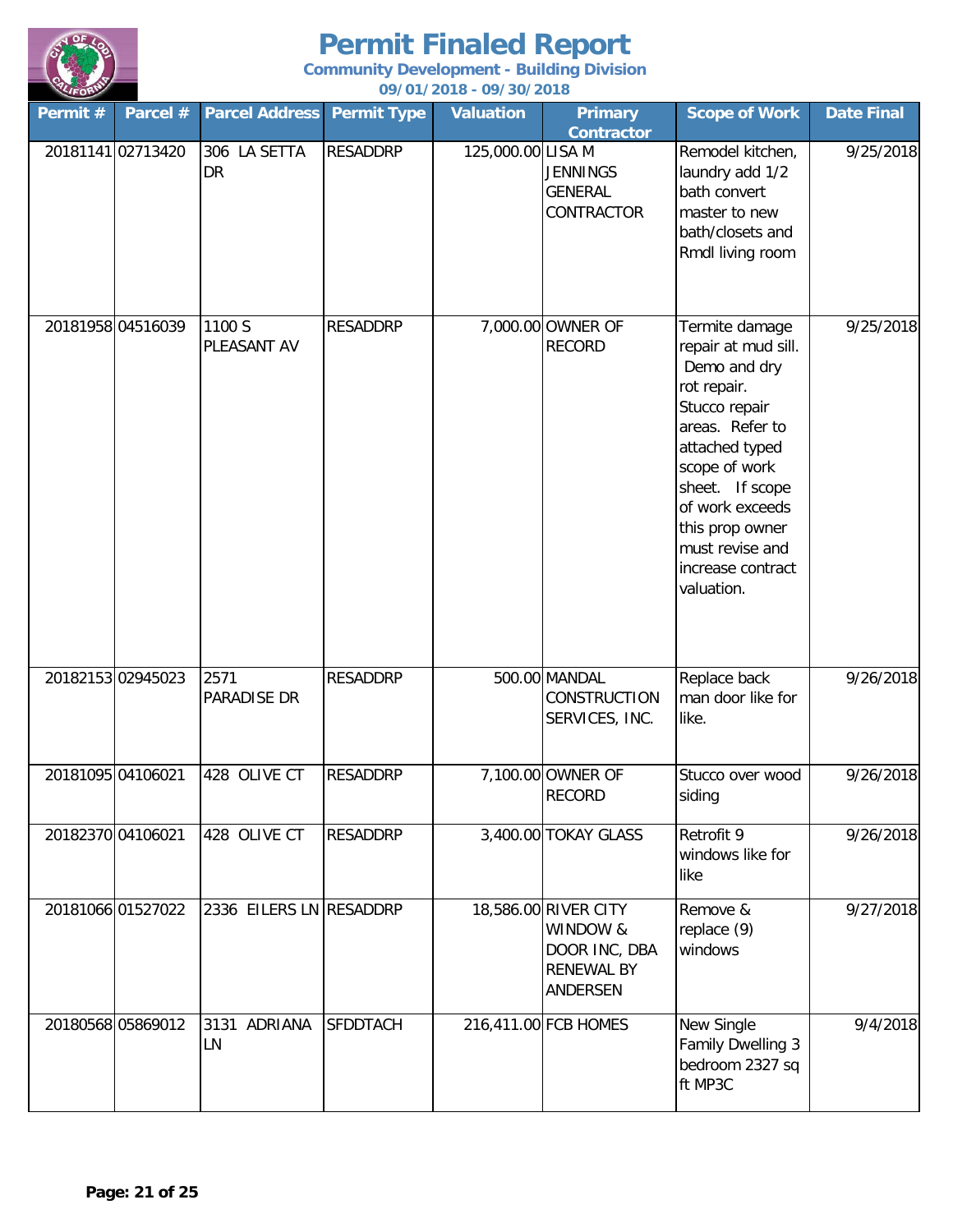

| Permit #          | Parcel #          | <b>Parcel Address Permit Type</b>   |                 | <b>Valuation</b> | <b>Primary</b><br><b>Contractor</b> | <b>Scope of Work</b>                                                 | <b>Date Final</b> |
|-------------------|-------------------|-------------------------------------|-----------------|------------------|-------------------------------------|----------------------------------------------------------------------|-------------------|
|                   | 20180570 05869013 | 3125 ADRIANA<br>LN                  | <b>SFDDTACH</b> |                  | 186,106.00 FCB HOMES                | New Single<br><b>Family Dwelling 3</b><br>bedroom 2189 sq<br>ft MP1C | 9/5/2018          |
|                   | 20180571 05869040 | 3132 ADRIANA<br>LN                  | <b>SFDDTACH</b> |                  | 202,935.00 FCB HOMES                | New Single<br><b>Family Dwelling 3</b><br>bedroom 2354 sq<br>ft MP2C | 9/6/2018          |
| 20180575 05869041 |                   | 3133 OLYMPIC<br>AV                  | <b>SFDDTACH</b> |                  | 204,828.00 FCB HOMES                | New Single<br><b>Family Dwelling 3</b><br>bedroom 2369 sq<br>ft MP3B | 9/7/2018          |
|                   | 20163178 02744005 | 2542<br>CHARDONNAY<br>LN            | <b>SFDDTACH</b> |                  | 275,000.00 GRUPE HOMES              | New Single<br>Family Dwelling 3<br>bedroom 3160 sq<br>ft MP3B        | 9/10/2018         |
|                   | 20162924 02954007 | 2731<br><b>DAZZLER</b><br><b>ST</b> | <b>SFDDTACH</b> |                  | 214,655.00 FCB HOMES                | New Single<br>Family Dwelling 3<br>bedroom 2486sq<br>ft MP 201X      | 9/12/2018         |
|                   | 20163179 02744006 | 2536<br>CHARDONNAY<br>LN            | <b>SFDDTACH</b> |                  | 275,000.00 GRUPE HOMES              | New Single<br>Family Dwelling 3<br>bedroom 2782 sq<br>ft MP2C        | 9/13/2018         |
|                   | 20163177 02744004 | 2600<br>CHARDONNAY<br>LN            | <b>SFDDTACH</b> |                  | 275,000.00 GRUPE HOMES              | New Single<br><b>Family Dwelling 3</b><br>bedroom 2782 sq<br>ft MP2D | 9/13/2018         |
|                   | 20180915 05870074 | 3037 ISABELLA<br>DR                 | <b>SFDDTACH</b> |                  | 216,411.00 FCB HOMES                | New Single<br>Family Dwelling 4<br>bedroom 2327 sq<br>ft MP3B        | 9/13/2018         |
|                   | 20180917 05870075 | <b>ISABELLA</b><br>3031<br>DR       | <b>SFDDTACH</b> |                  | 203,785.00 FCB HOMES                | New Single<br>Family Dwelling 3<br>bedroom, 2354<br>sq ft MP2C       | 9/13/2018         |
|                   | 20163173 02744001 | 2618<br>CHARDONNAY<br>LN            | <b>SFDDTACH</b> |                  | 275,000.00 GRUPE HOMES              | New Single<br>Family Dwelling 3<br>bedroom 3160 sq<br>ft MP3B        | 9/18/2018         |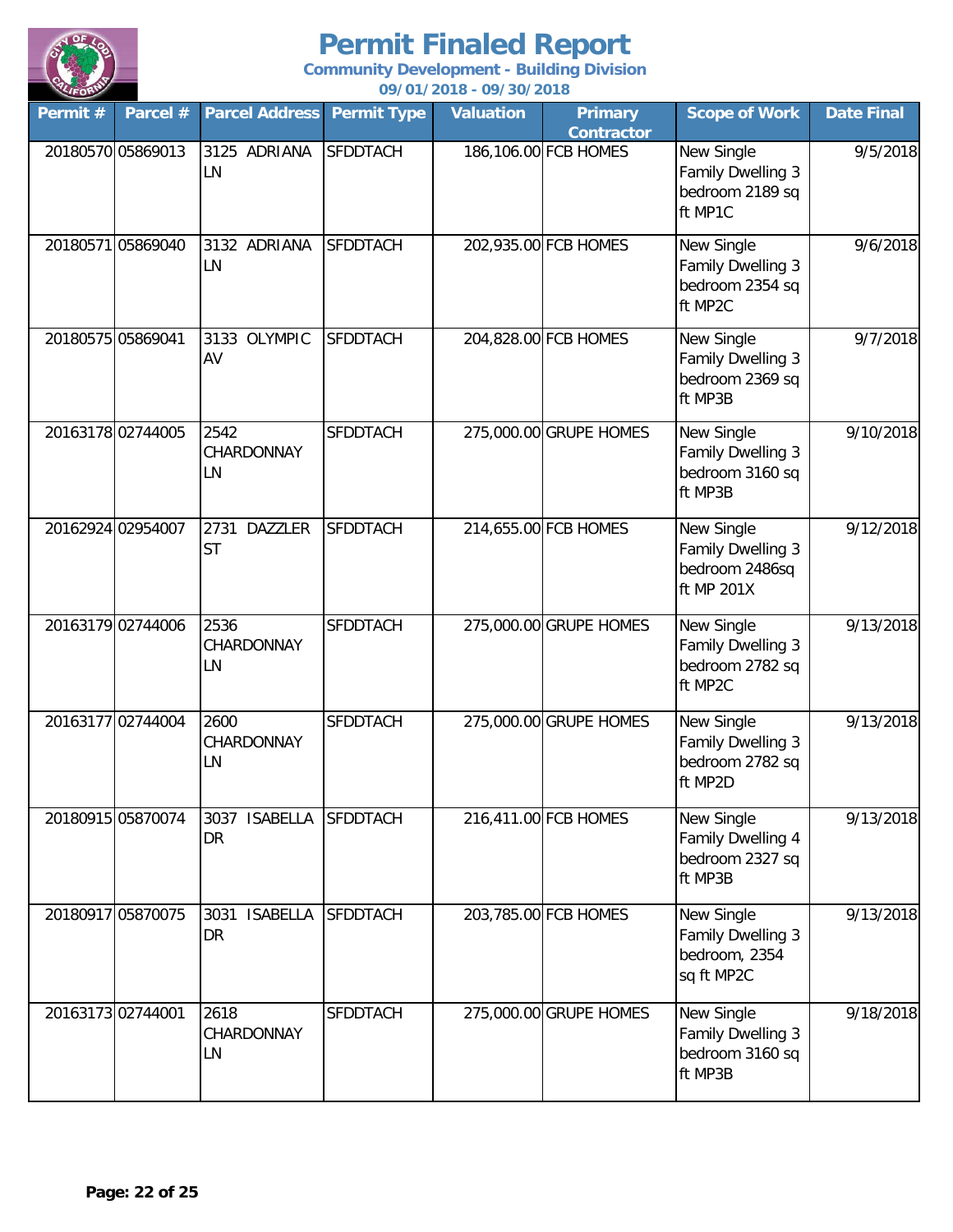

**Community Development - Building Division**

| LIFORM     |                   |                               |                    | 09/01/2018 - 09/30/2018 |                                     |                                                                        |                   |
|------------|-------------------|-------------------------------|--------------------|-------------------------|-------------------------------------|------------------------------------------------------------------------|-------------------|
| Permit $#$ | Parcel #          | <b>Parcel Address</b>         | <b>Permit Type</b> | <b>Valuation</b>        | <b>Primary</b><br><b>Contractor</b> | <b>Scope of Work</b>                                                   | <b>Date Final</b> |
|            | 20163176 02744003 | 2606<br>CHARDONNAY<br>LN      | <b>SFDDTACH</b>    |                         | 275,000.00 GRUPE HOMES              | New Single<br>Family Dwelling 3<br>bedroom 3160 sq<br>ft MP3A          | 9/18/2018         |
|            | 20180924 05870076 | <b>ISABELLA</b><br>3020<br>DR | <b>SFDDTACH</b>    |                         | 188,165.00 FCB HOMES                | New Single<br>Family Dwelling 3<br>bedroom, 2231<br>sq ft, MP1B        | 9/20/2018         |
|            | 20163133 02954013 | 2779 DAZZLER<br>ST            | <b>SFDDTACH</b>    |                         | 253,346.00 FCB HOMES                | New Single<br><b>Family Dwelling 3</b><br>bedroom 2994 sq<br>ft MP302C | 9/25/2018         |
|            | 20180742 04534011 | 23 PARK ST                    | <b>SFDDTACH</b>    | 147,706.00 PDD          | CONSTRUCTION,<br>INC.               | New Single<br>Family Dwelling 3<br>bedroom, 1792<br>sq ft              | 9/25/2018         |
|            | 20180740 04534010 | 27 PARK ST                    | <b>SFDDTACH</b>    | 139,985.00 PDD          | CONSTRUCTION,<br>INC.               | New Single<br>Family Dwelling,<br>3 bedroom 1707<br>sq ft              | 9/25/2018         |
|            | 20180929 05870077 | 3026 ISABELLA<br>DR           | <b>SFDDTACH</b>    |                         | 186,108.00 FCB HOMES                | New Single<br>Family Dwelling 3<br>bedroom, 2189<br>sq ft, MP1C        | 9/26/2018         |
|            | 20163192 02744033 | 2615<br>CHARDONNAY<br>LN      | SFDDTACH           |                         | 275,000.00 GRUPE HOMES              | New Single<br>Family Dwelling 3<br>bedroom 2782 sq<br>ft MP2C          | 9/26/2018         |
|            | 20180932 05870079 | 3038 ISABELLA<br>DR           | <b>SFDDTACH</b>    |                         | 202,935.00 FCB HOMES                | New Single<br>Family Dwelling 3<br>bedroom, 2354<br>sq ft, MP2B        | 9/27/2018         |
|            | 20180933 05870078 | 3032 ISABELLA<br>DR           | <b>SFDDTACH</b>    |                         | 204,828.00 FCB HOMES                | New Single<br>Family Dwelling 4<br>bedroom, 2369<br>sq ft, MP3C        | 9/27/2018         |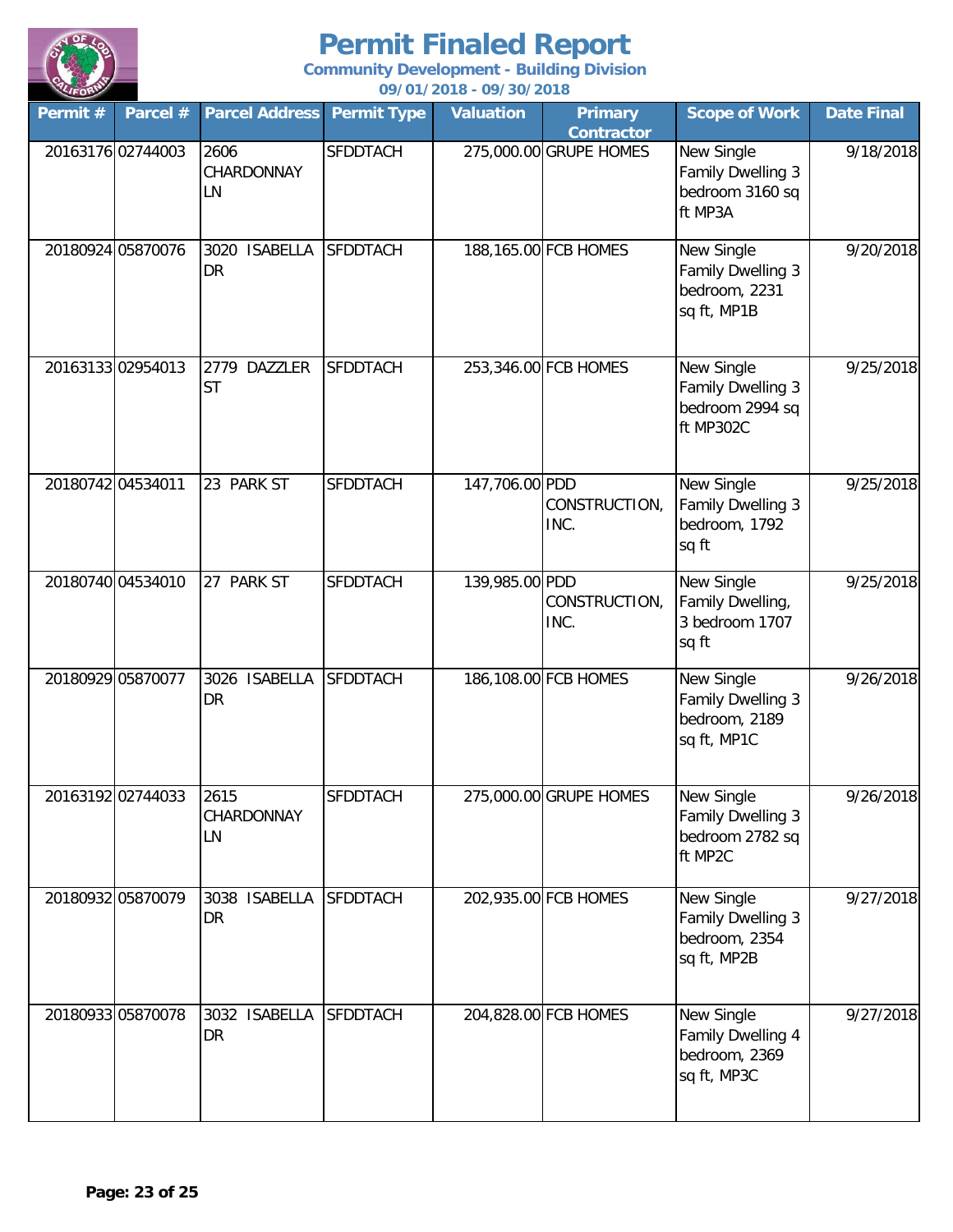

| Permit #          | Parcel # | <b>Parcel Address</b>                            | <b>Permit Type</b> | <b>Valuation</b> | <b>Primary</b><br><b>Contractor</b>          | <b>Scope of Work</b>                                                                                                                                                                                                                                                                            | <b>Date Final</b> |
|-------------------|----------|--------------------------------------------------|--------------------|------------------|----------------------------------------------|-------------------------------------------------------------------------------------------------------------------------------------------------------------------------------------------------------------------------------------------------------------------------------------------------|-------------------|
| 20180921 04740007 |          | 1011 S<br><b>CHEROKEE LN</b>                     | <b>SIGN</b>        |                  | 2,500.00 MC CLAIN<br><b>COMPANY</b>          | Install illuminated<br>wall sign -<br><b>Certified Collision</b><br>Center                                                                                                                                                                                                                      | 9/5/2018          |
| 20180820 03108057 |          | 1031 S<br><b>FAIRMONT AV</b>                     | <b>SIGN</b>        |                  | 1,900.00 VIKING SIGN<br><b>INSTALLATIONS</b> | Comm Bldg -<br>Adventist Health -<br>Replace existing<br>non illumininated<br>aluminum signs<br>like for like                                                                                                                                                                                   | 9/19/2018         |
| 20180819 03107037 |          | 1200 W VINE ST SIGN                              |                    |                  | 1,800.00 VIKING SIGN<br><b>INSTALLATIONS</b> | Comm Bldg.<br>Adventist Health -<br>Replace new<br>alum panels onto<br>existing<br>monument sign<br>and wall signs.                                                                                                                                                                             | 9/20/2018         |
| 20171731 04931026 |          | 850 S GUILD AV                                   | <b>SIGN</b>        | 19,000.00 NOBLE  | <b>STANSBURY JR</b><br><b>INC</b>            | Install (1)<br>illuminated multi-<br>tenant monument<br>sign, (6) non-<br>illuminated<br>directional signs,<br>$(4)$ non-<br>illuminated<br>directory signs,<br>and $(4)$ non-<br>illuminated wall<br>signs. Electrical<br>circuit to power<br>monument sign<br>to be under<br>separate permit. | 9/25/2018         |
| 20160431 05803024 |          | <b>1401 S LOWER</b><br>SACRAMENTO<br><b>ROAD</b> | <b>SIGN</b>        |                  | 20,000.00 WESTERN SIGN<br>CO INC             | Install monument<br>sign - "Sunwest<br>Village"                                                                                                                                                                                                                                                 | 9/26/2018         |
| 20181795 04527006 |          | 1124 S SCHOOL<br><b>ST</b>                       | <b>SWIMPOOL</b>    |                  | 8,000.00 CUSTOM POOL<br><b>REMODELING</b>    | Re-plaster and re-<br>tile swimming<br>VGB channel<br>drains in pool and<br>spa.                                                                                                                                                                                                                | 9/5/2018          |